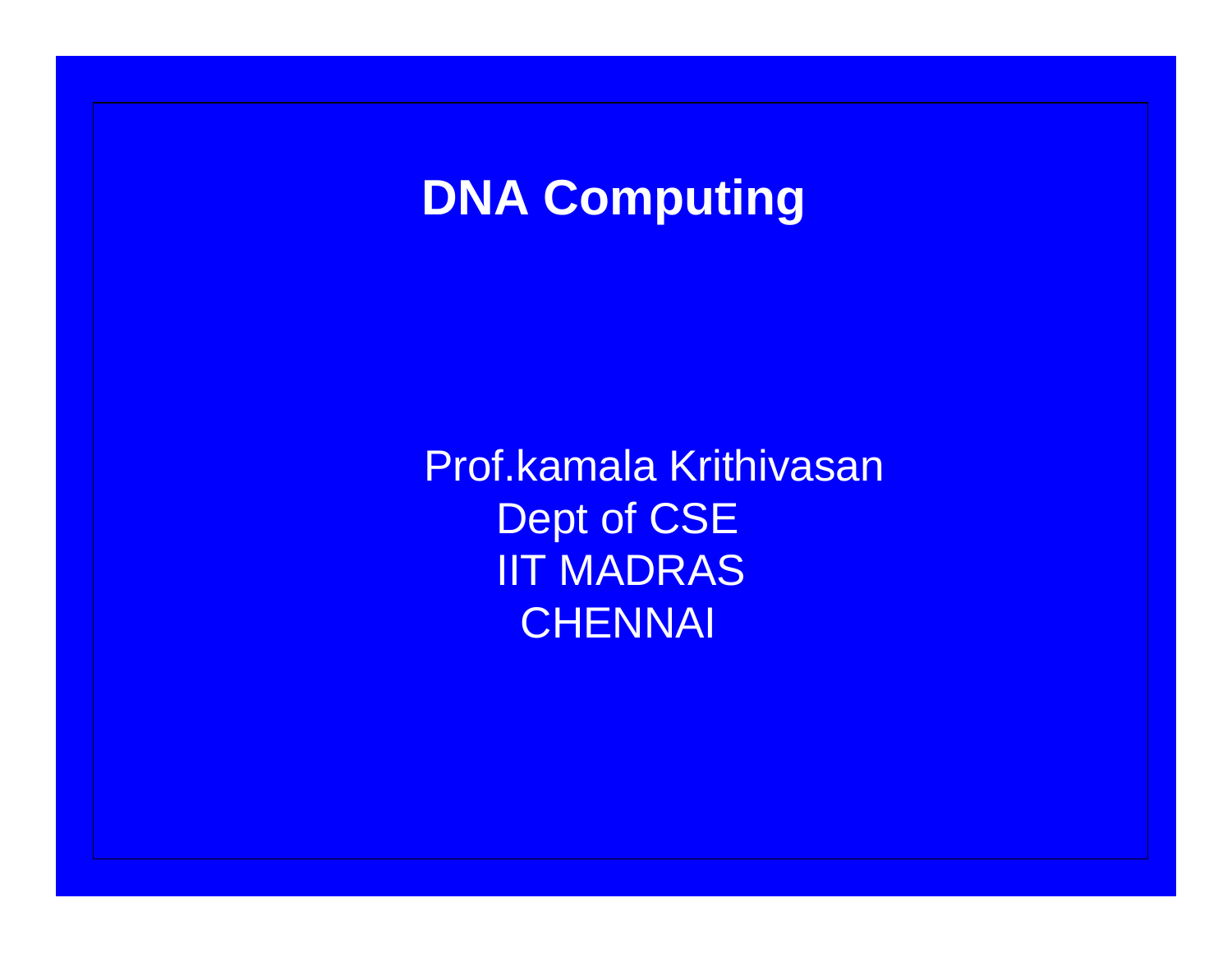## Road Map

- 1. Introduction
- 2. Motivation
- 3. About DNA
- 4. Adleman's experiment
- 5. Lipton's solution for satisfiability
- 6. Universality
- 7. Main considerations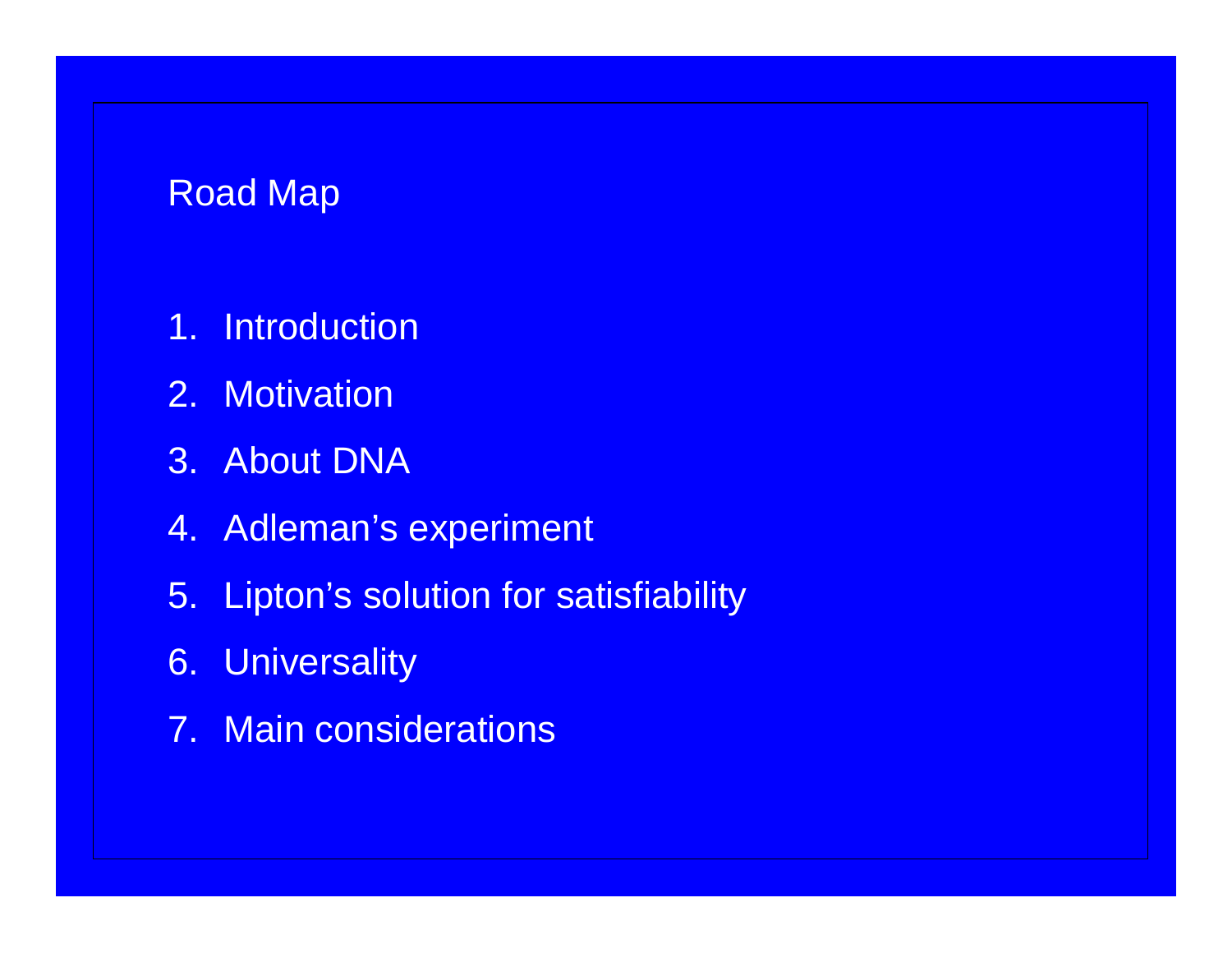

The idea behind biological mathematics is the simple observation that the following two processes one biological and one mathematical are analogous

1. The very complex structure of a living being is the result of applying simple observations (copying, splicing, etc) to initial information encoded in a DNA sequence.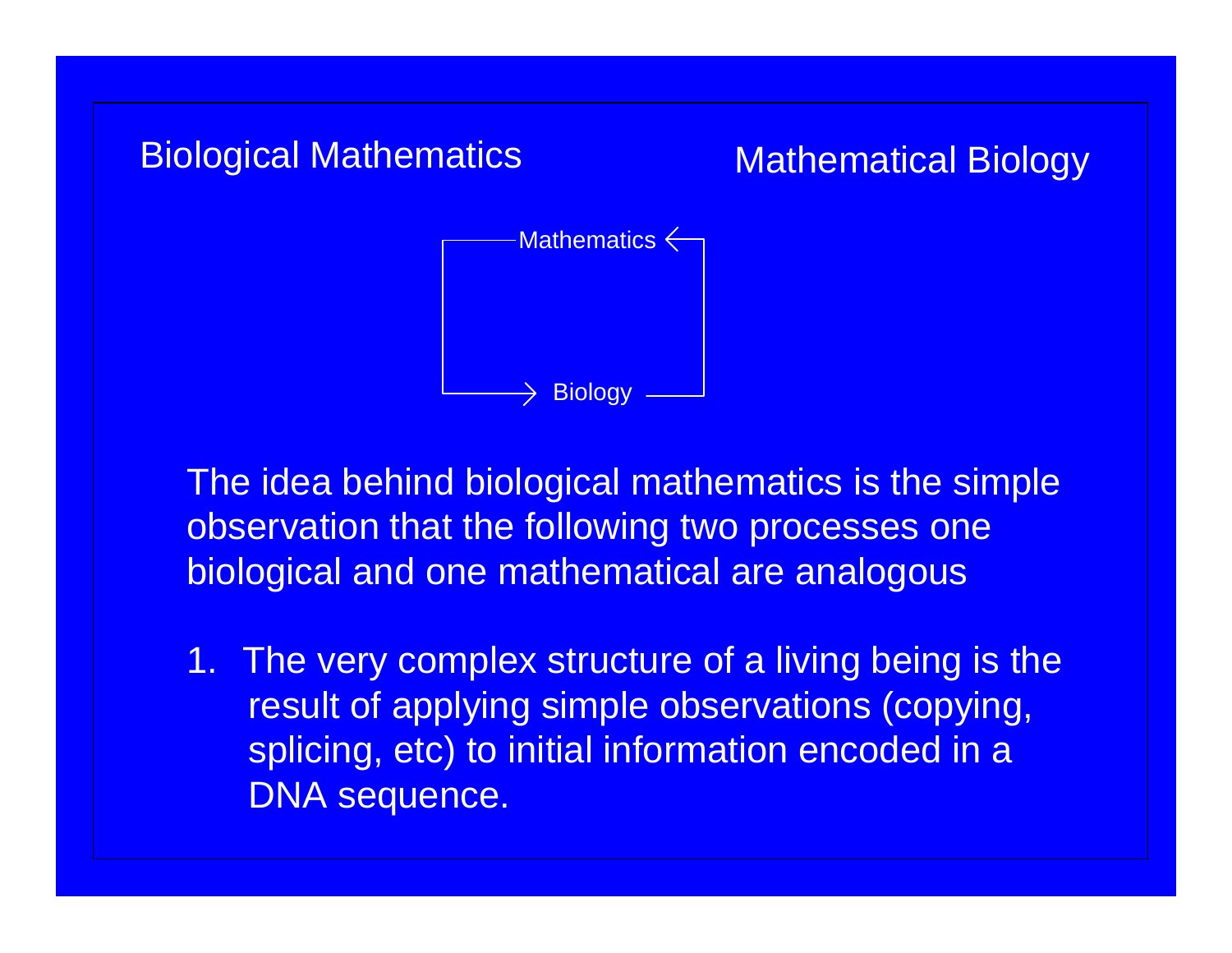2. The result f(w) of applying a computable function to an argument w can be obtained by applying a combination of simple functions to w.

AND, OR, NOT

SPLICING CUTTING AND PASTING

base 10base 2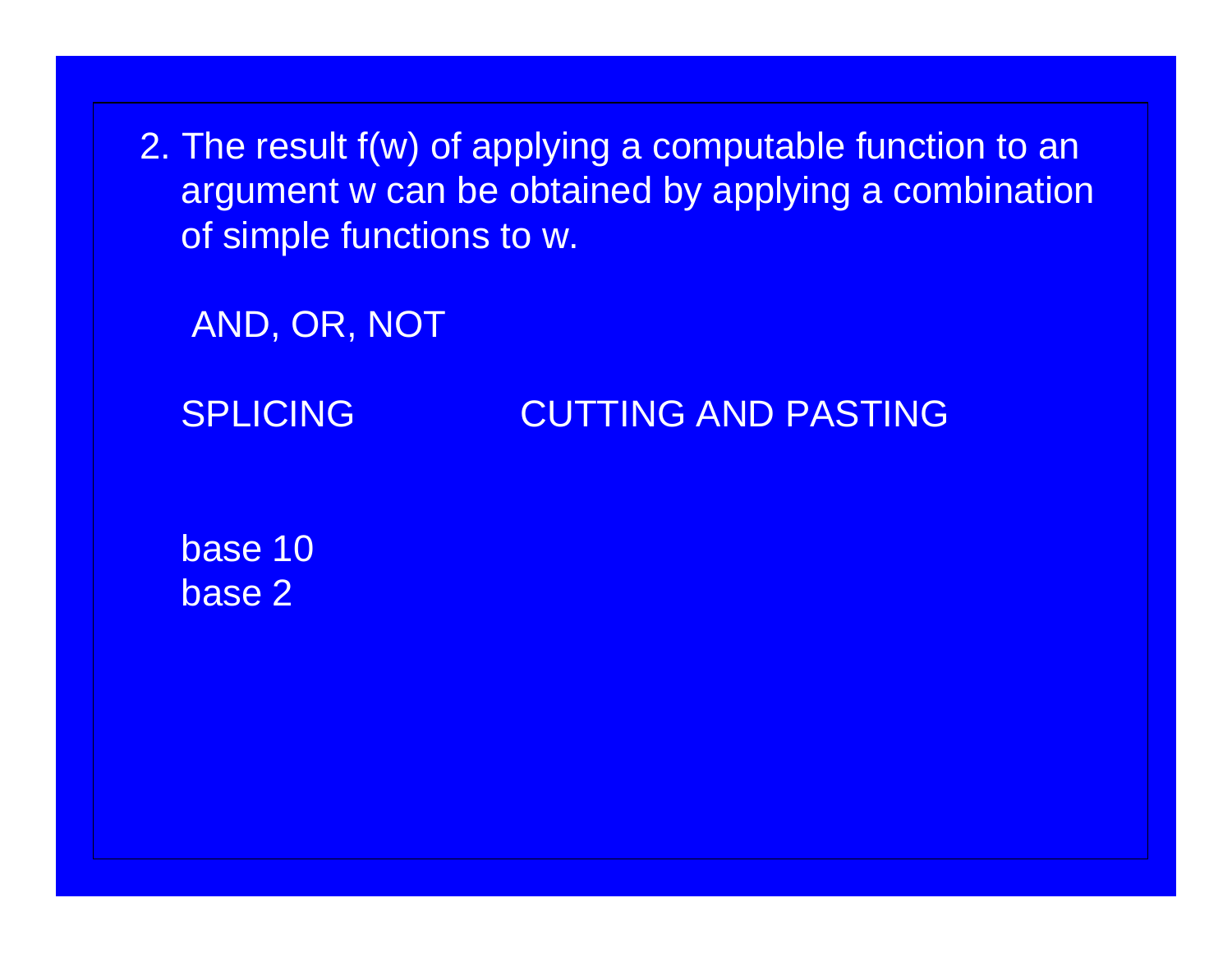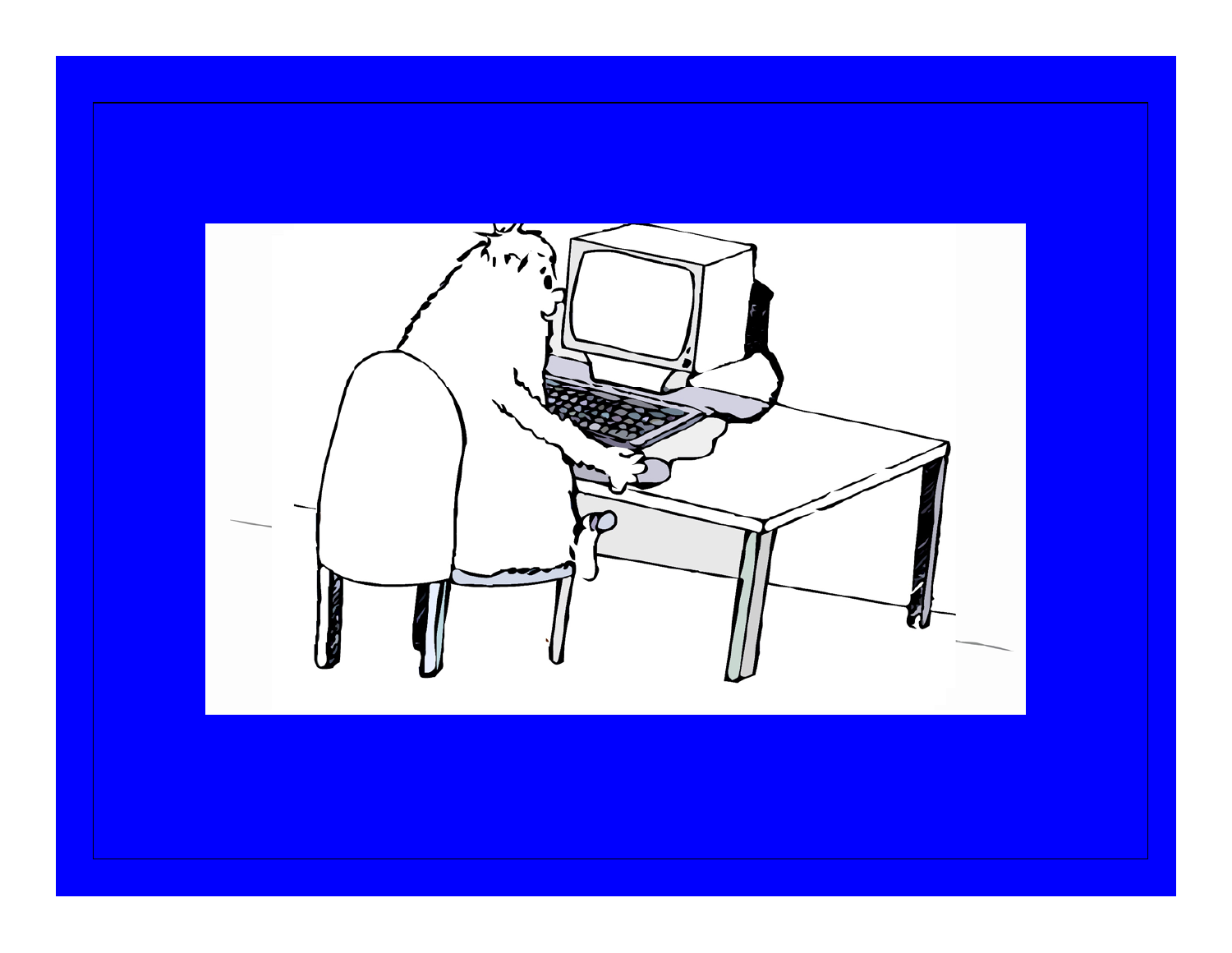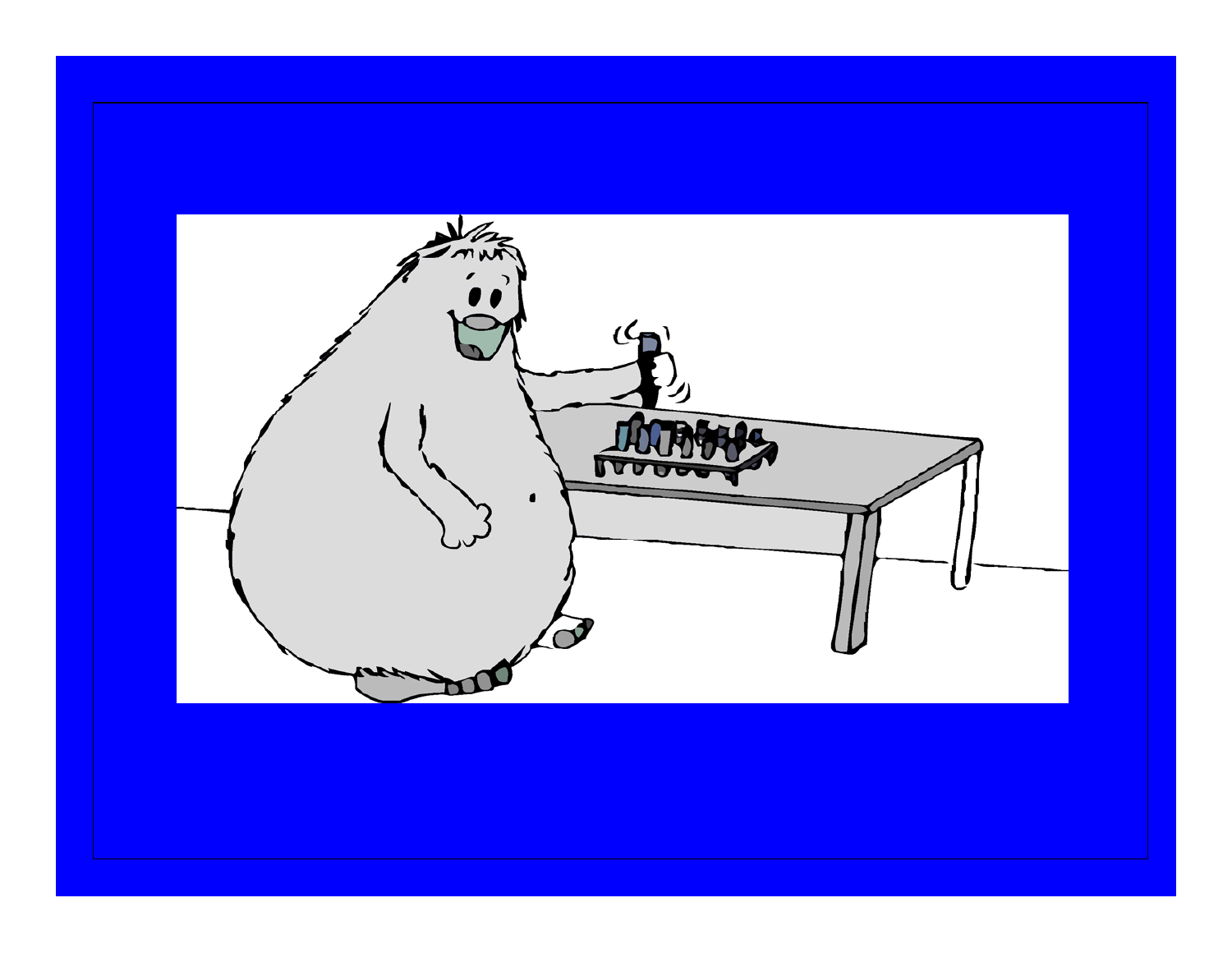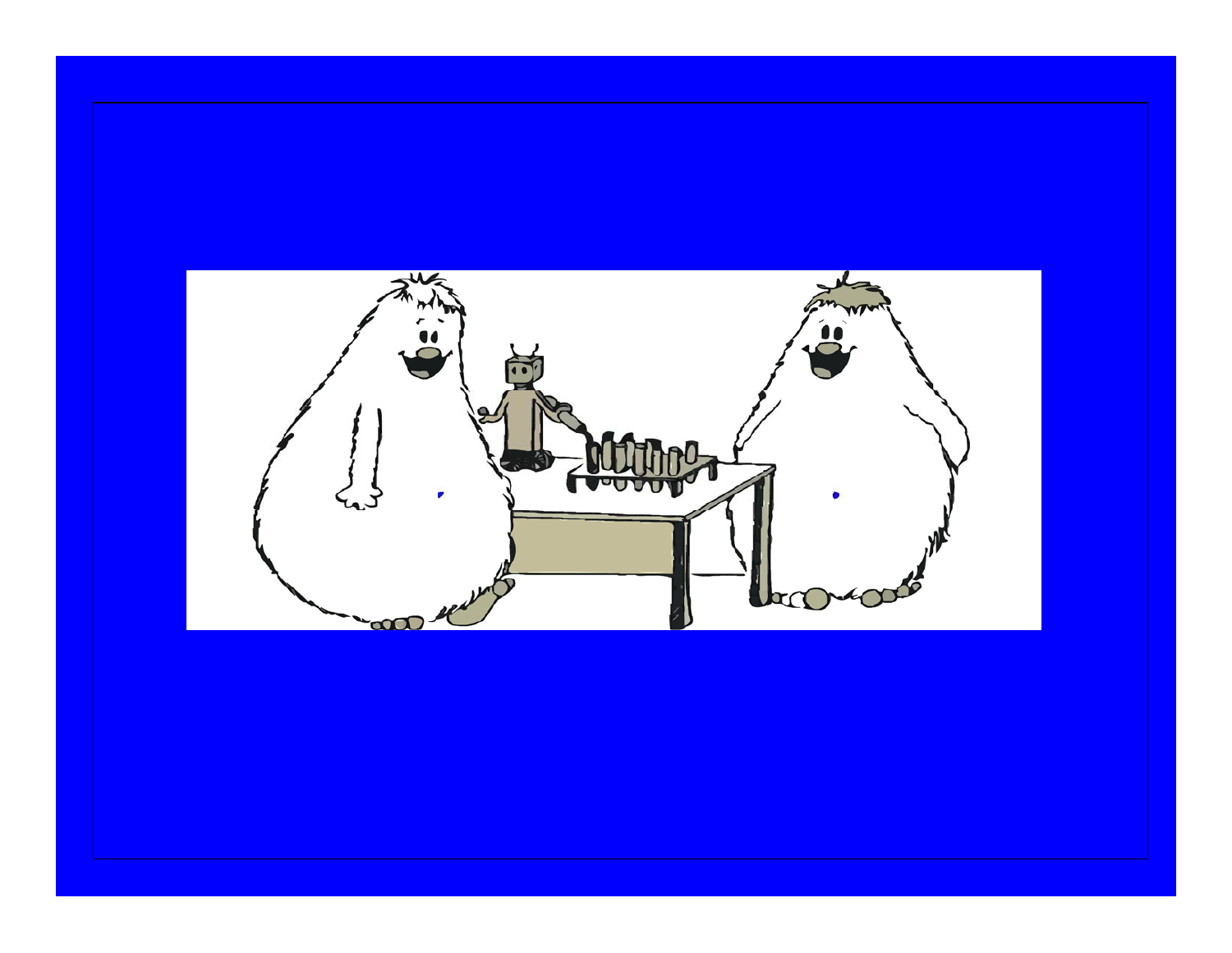DNA Deoxyribonucleohides Deoxyribo nuclic acid

A sugar phospahte group and consists of nitrogenous base

| <b>Purines</b>      | adenine              | А |
|---------------------|----------------------|---|
|                     | guanine              | G |
| <b>Pyyrimidines</b> | thymine <sup>'</sup> |   |
|                     | cytosine             |   |

RNA – ribonucleic acid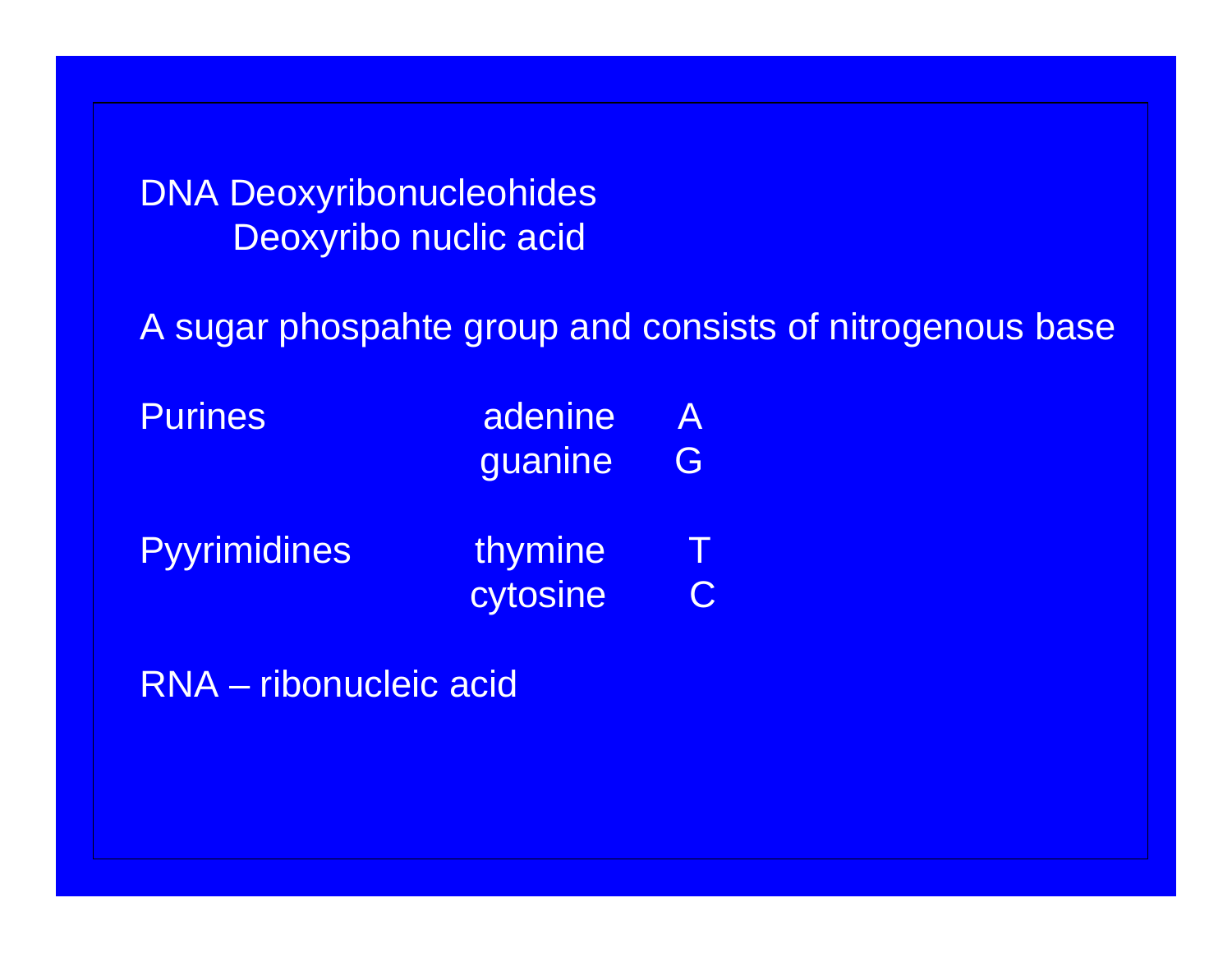SPLICING SYSTEMS AND DNA COMPUTING

### Tom Head 1987

- T aq I A G C T
- . . . T C G A . . . . . . A G C T . . .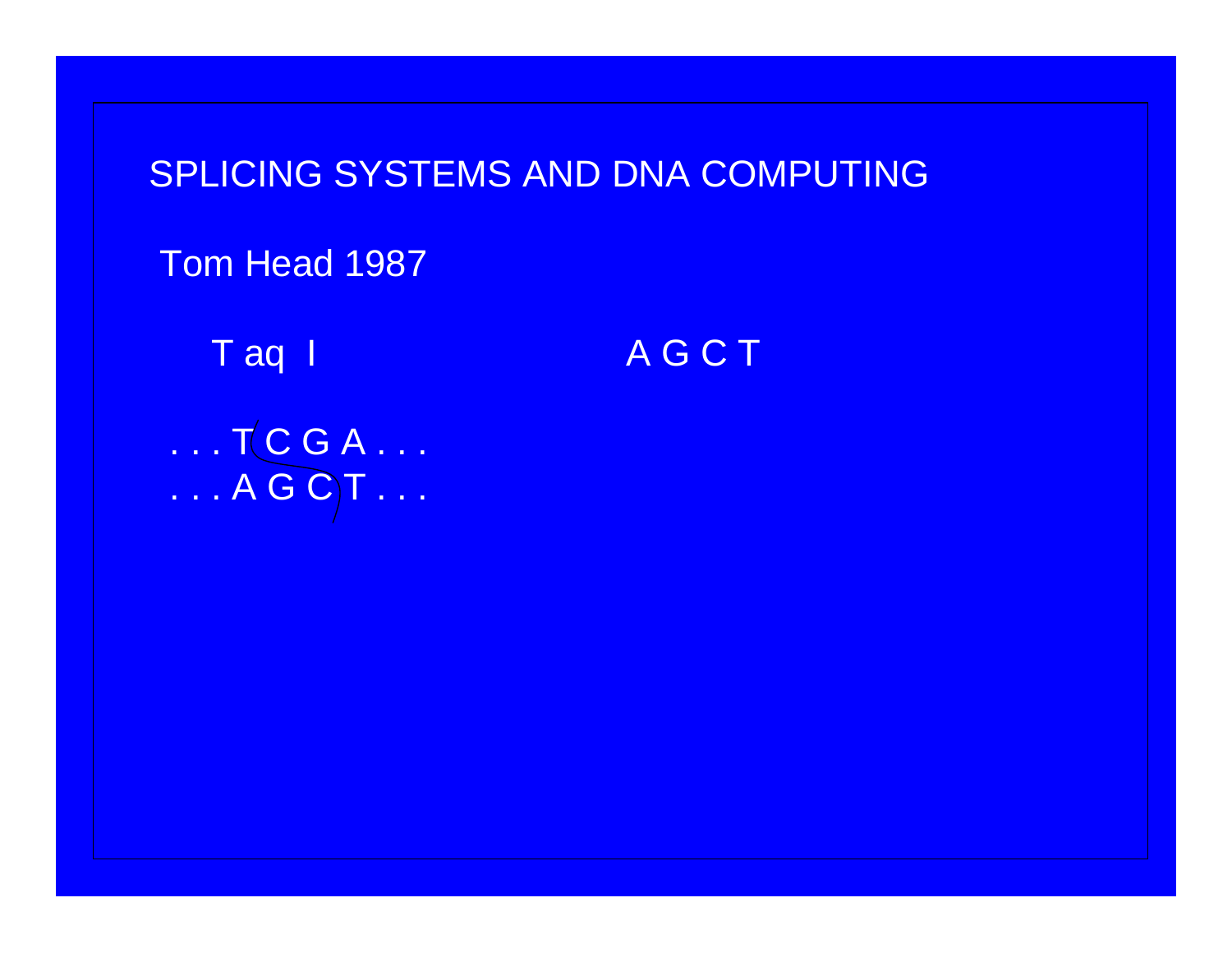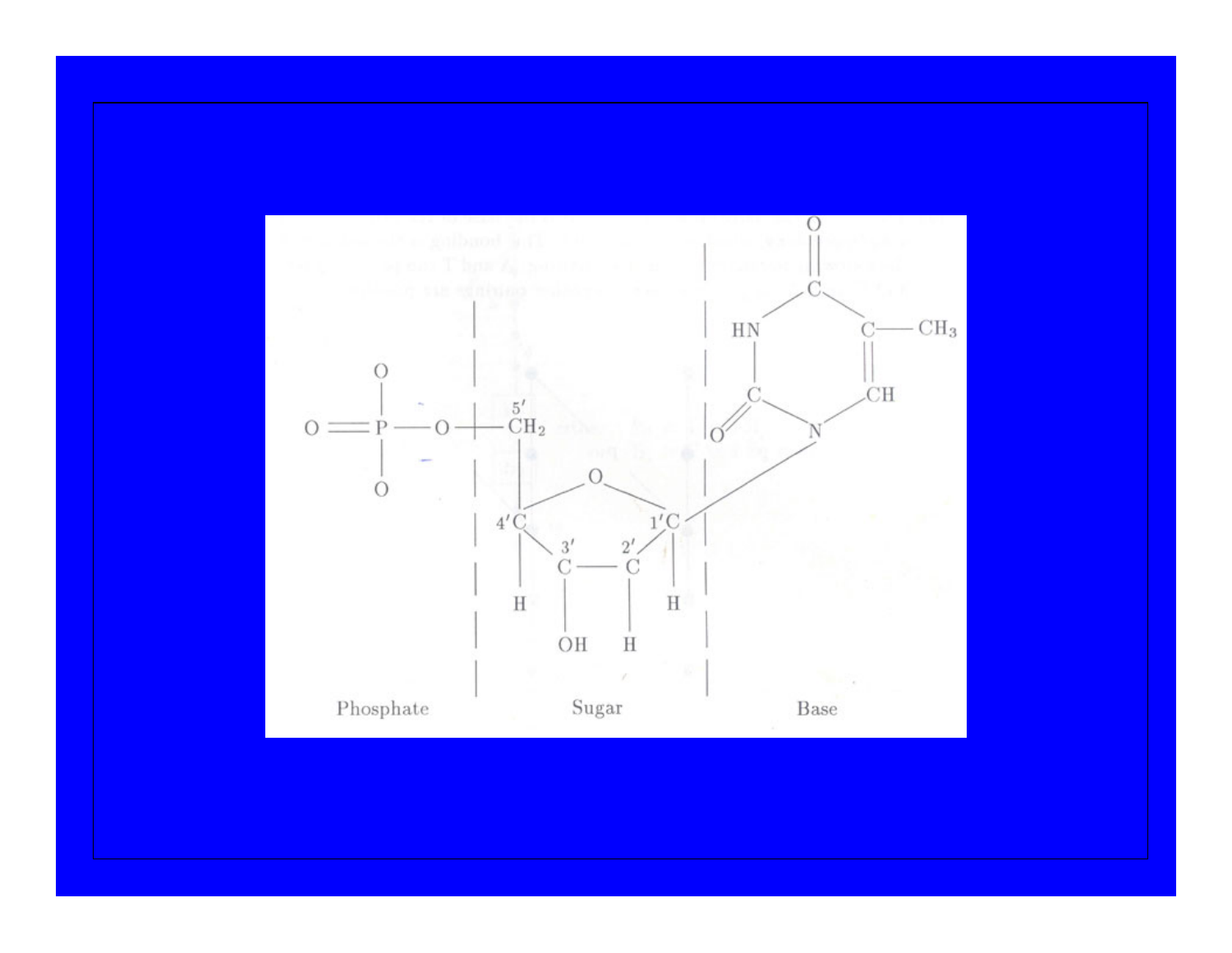$\frac{1}{\mathbf{G}}$  $\mathbf A$  $\mathbf C$ Ť  $\mathbf C$  $G$ Ť  $\mathbf A$  $G$  $\mathbf{A}$  $\check{\mathrm{T}}$  $\overline{C}$  $\tilde{T}$  ${\rm G}$ T T T  $\mathrm{C}$  $\mathbf{A}$  $\mathcal{C}$ G A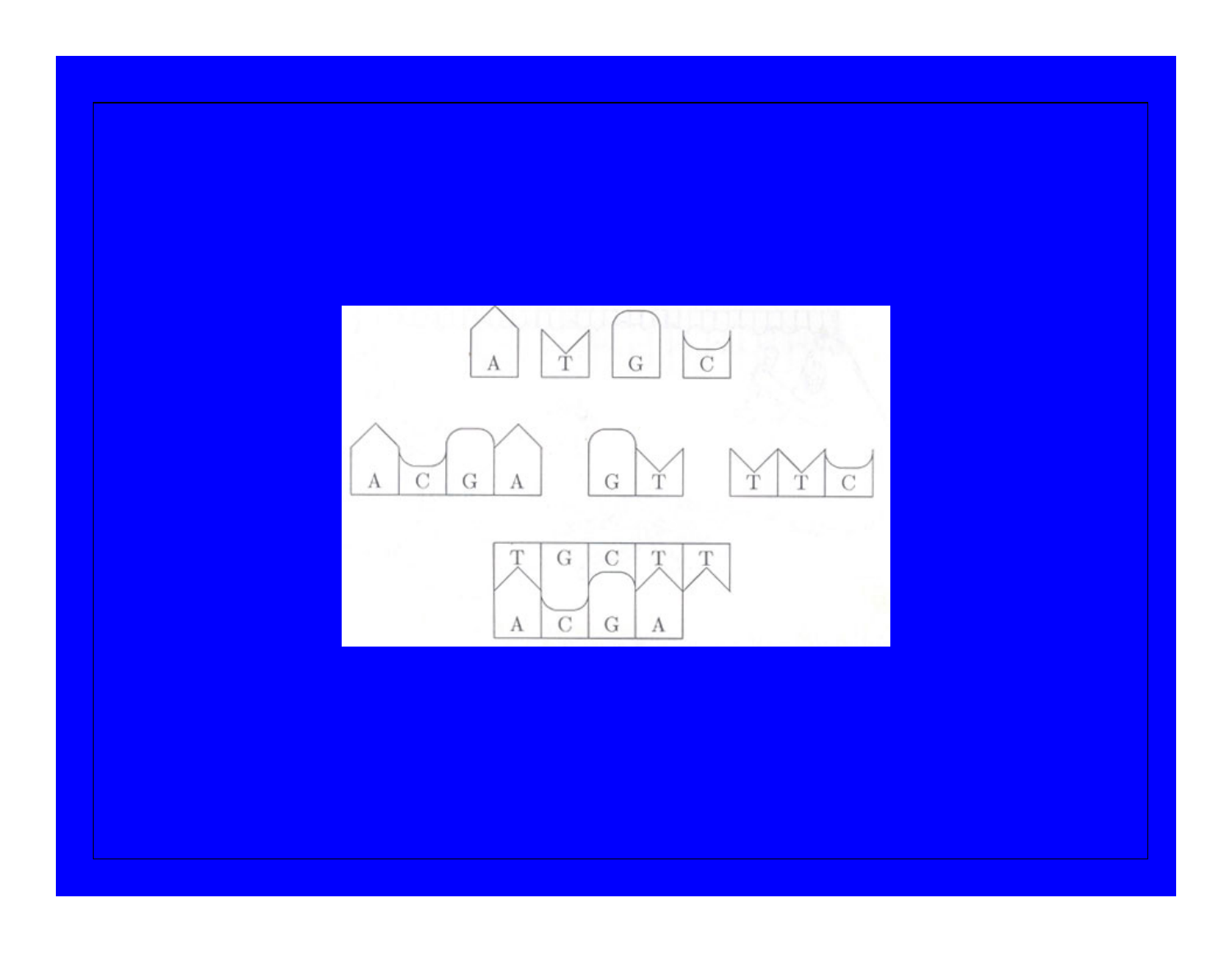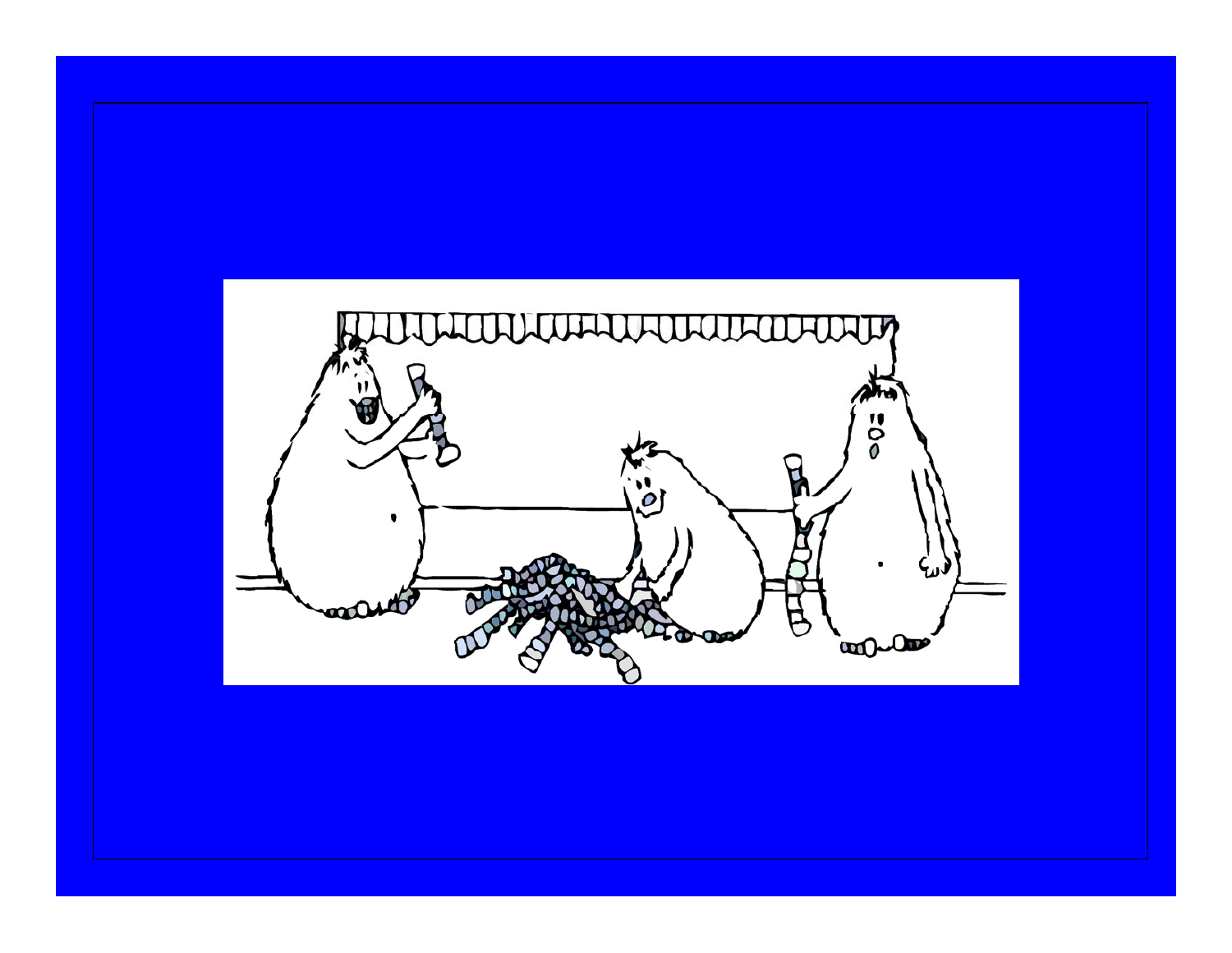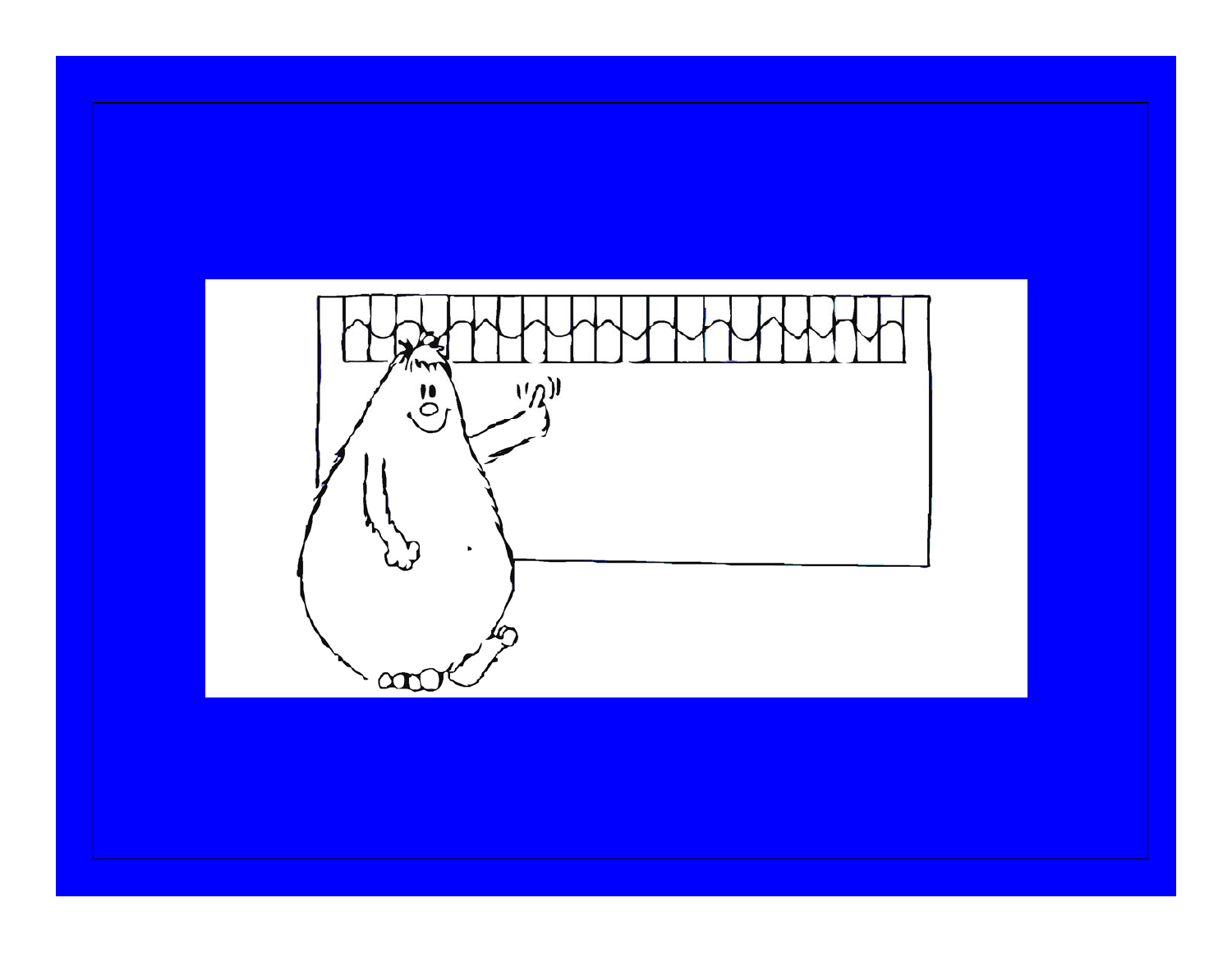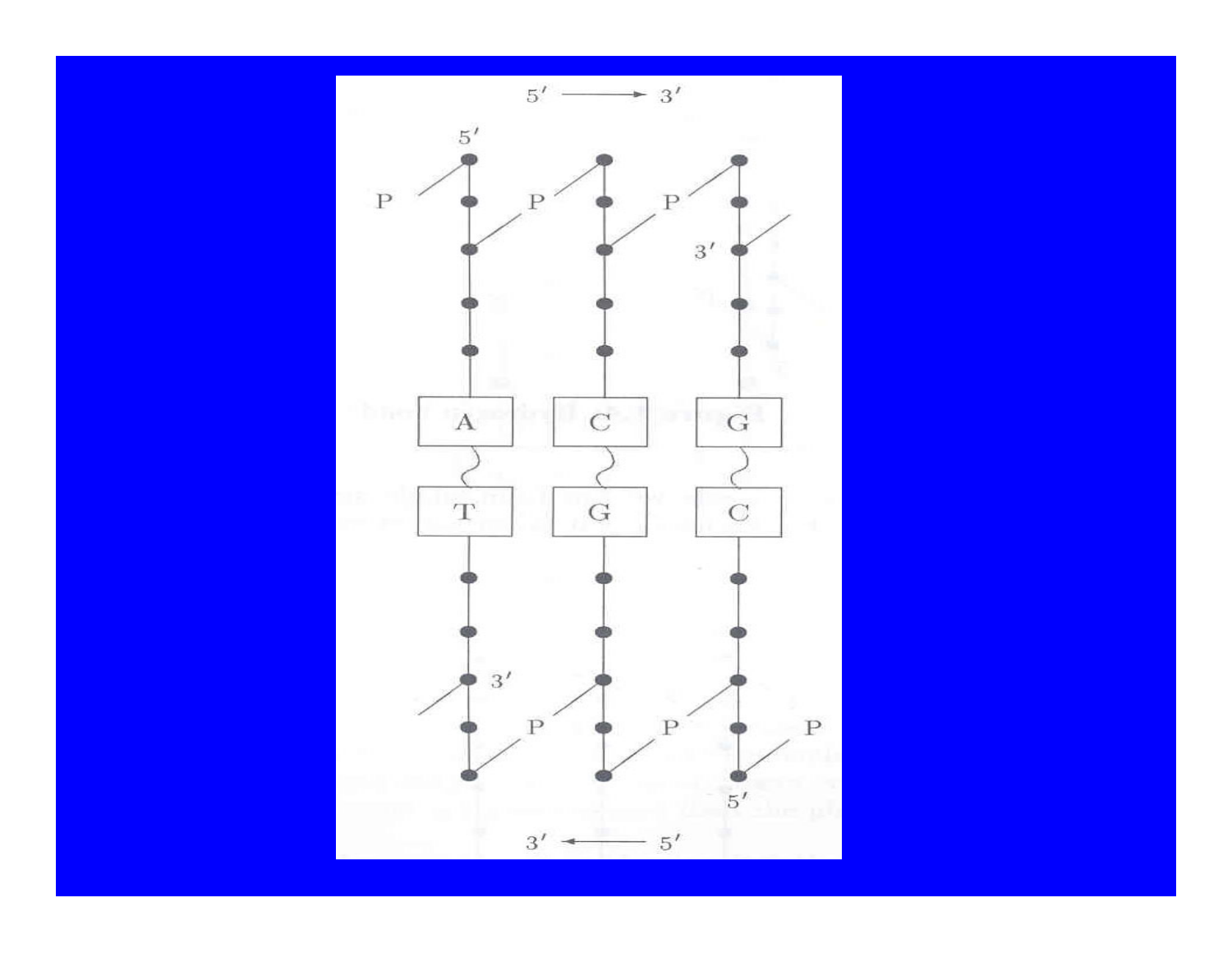## Operations on DNA Molecules

- 1) Separating and fusing DNA strands
- 2) Lengthening DNA
- 3) Shortening DNA
- 4) Cutting DNA
- 5) Linking (pasting) DNA
- 6) Modifying nucleotides of DNA
- 7) Multiplying DNA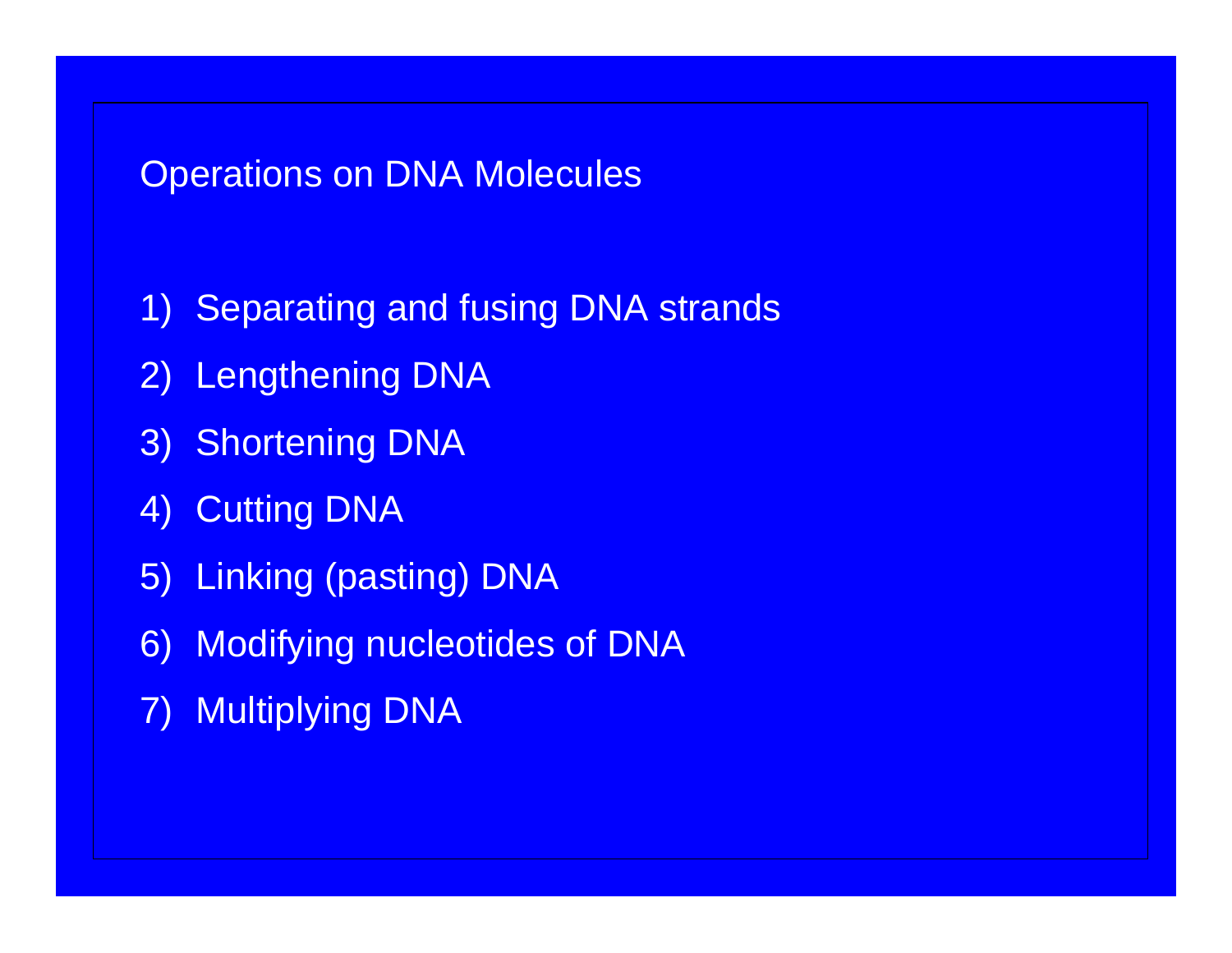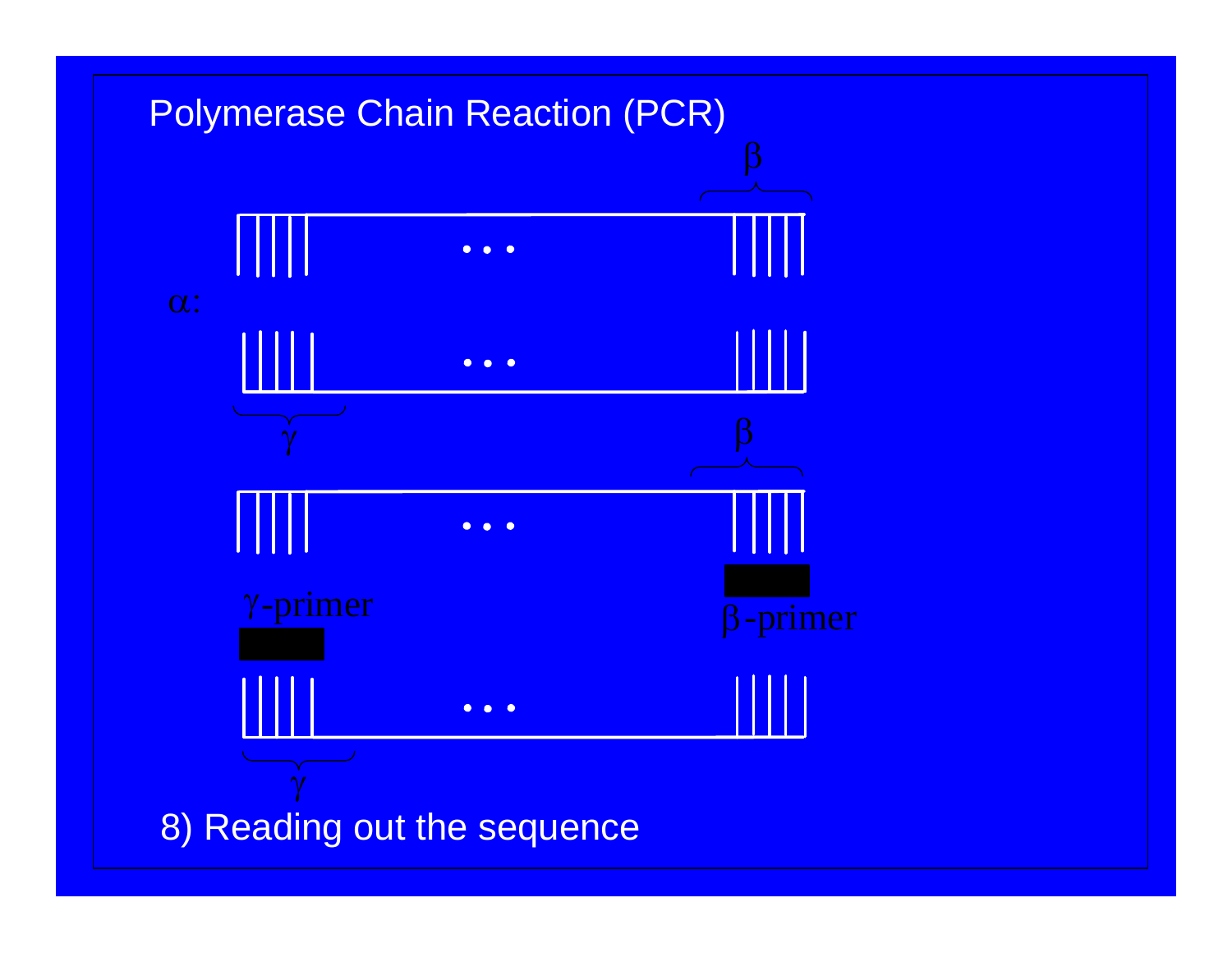## Measuring the length of DNA molecules

### Gel Electrophoresis

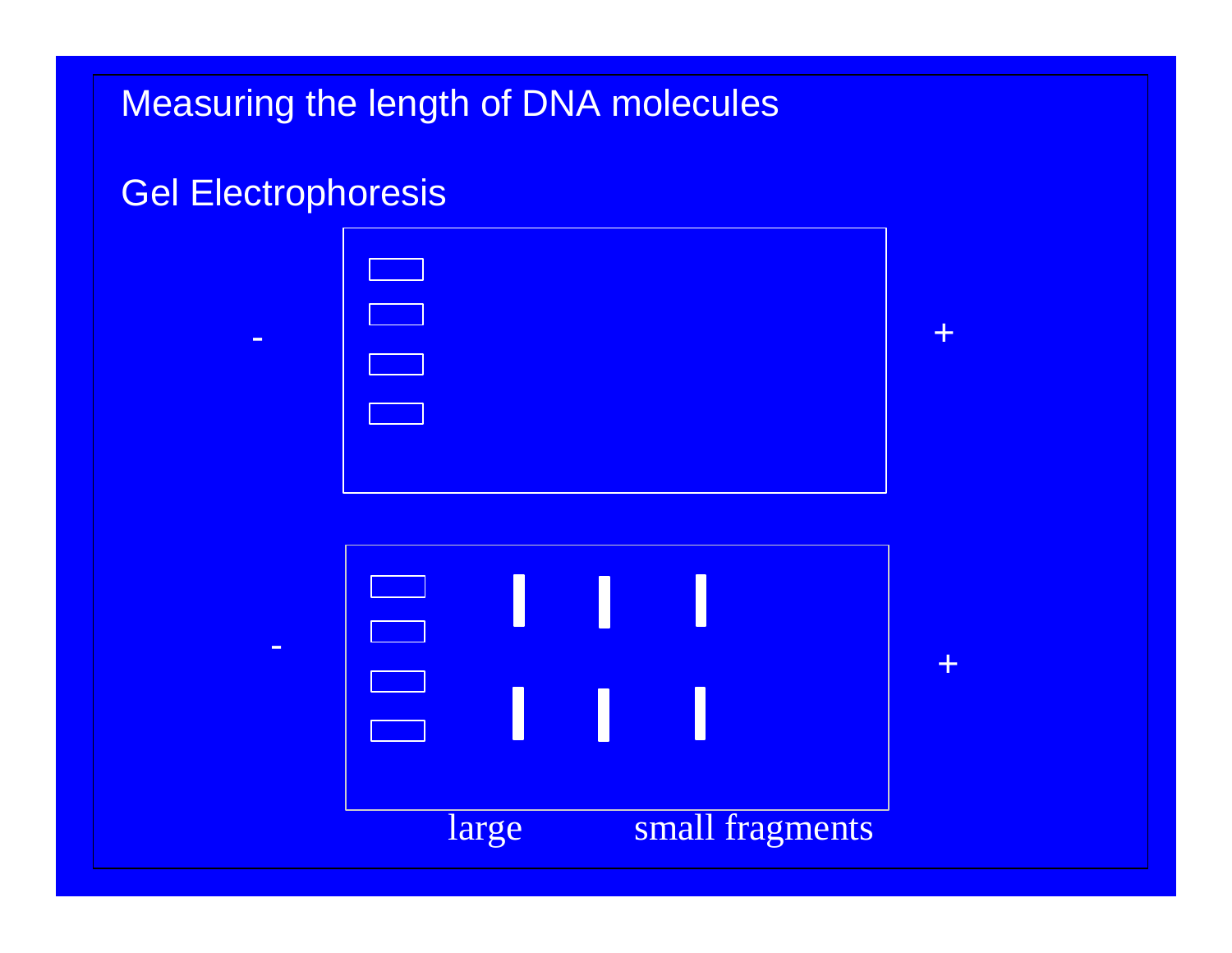agarose gel - large > 500 bps

Polyacrylamide gel - smaller

- 1) Staining with ethidium bromide
- 2) Attaching radioactive markers to ends of DNA Fishing for known molecules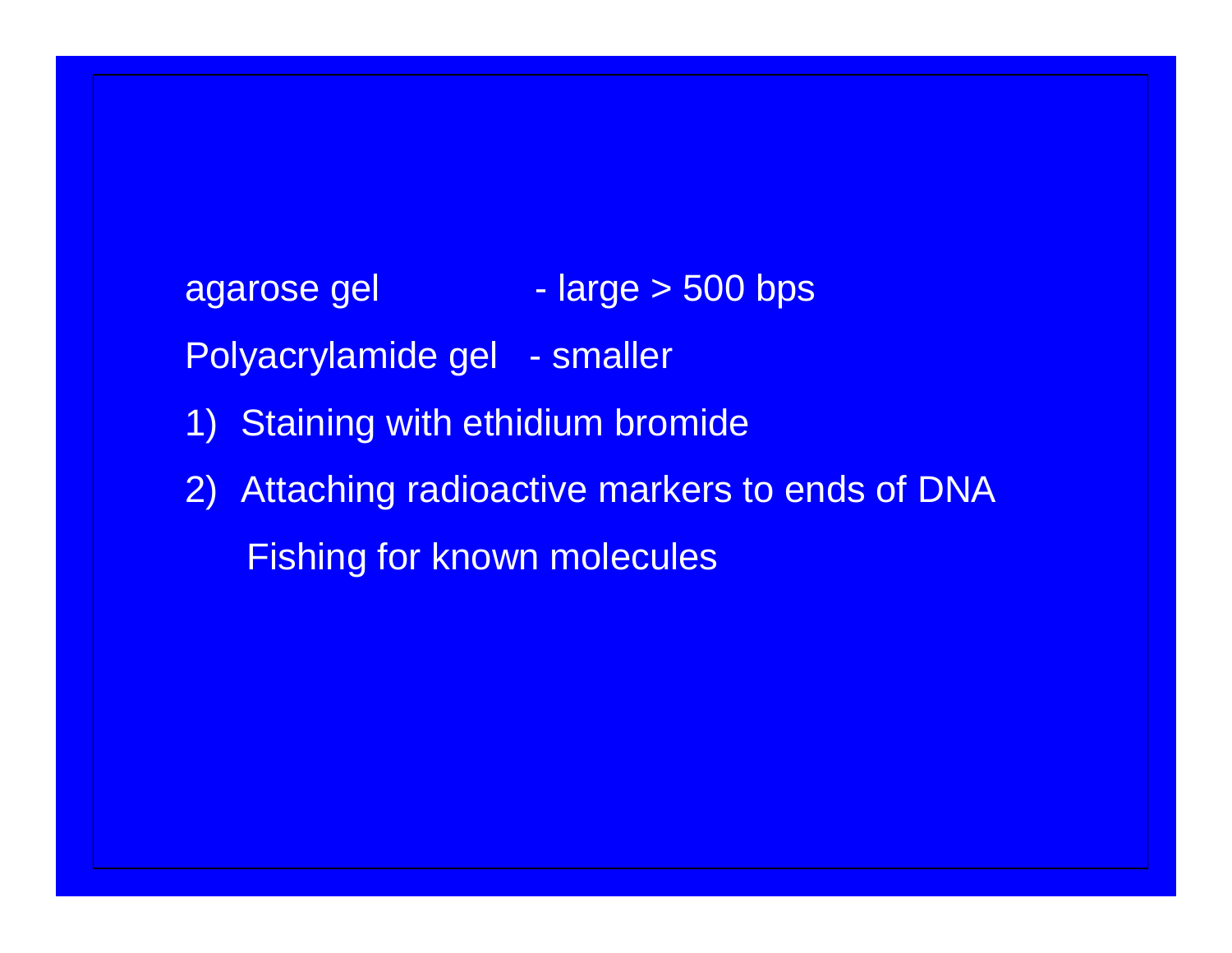adenine A DNA (deoxyribonucleic acid)  $\overline{A}$ guananine G cytosine C thymine T

3' : AAGCTCAG . . . 55 : TTCGAGTC . . . 3  $\Sigma$  = { A, G, C, T}

The practical possibilities of encoding information in a DNA sequence and of performing simple bio-operations were used by adleman to solve a 7 node instance of the Directed Hamiltonian path problems. A directed graph G with designated vertices  $v_{in}$  and  $v_{out}$  is said to have a Hamiltonian path if and only if there exists a sequence of Compatible "one way" edges  $e_1,e_2, \ldots, e_3$  (that is, a path) that begins at v<sub>in</sub> ends at v<sub>out</sub> and enters every other vertex exactly once.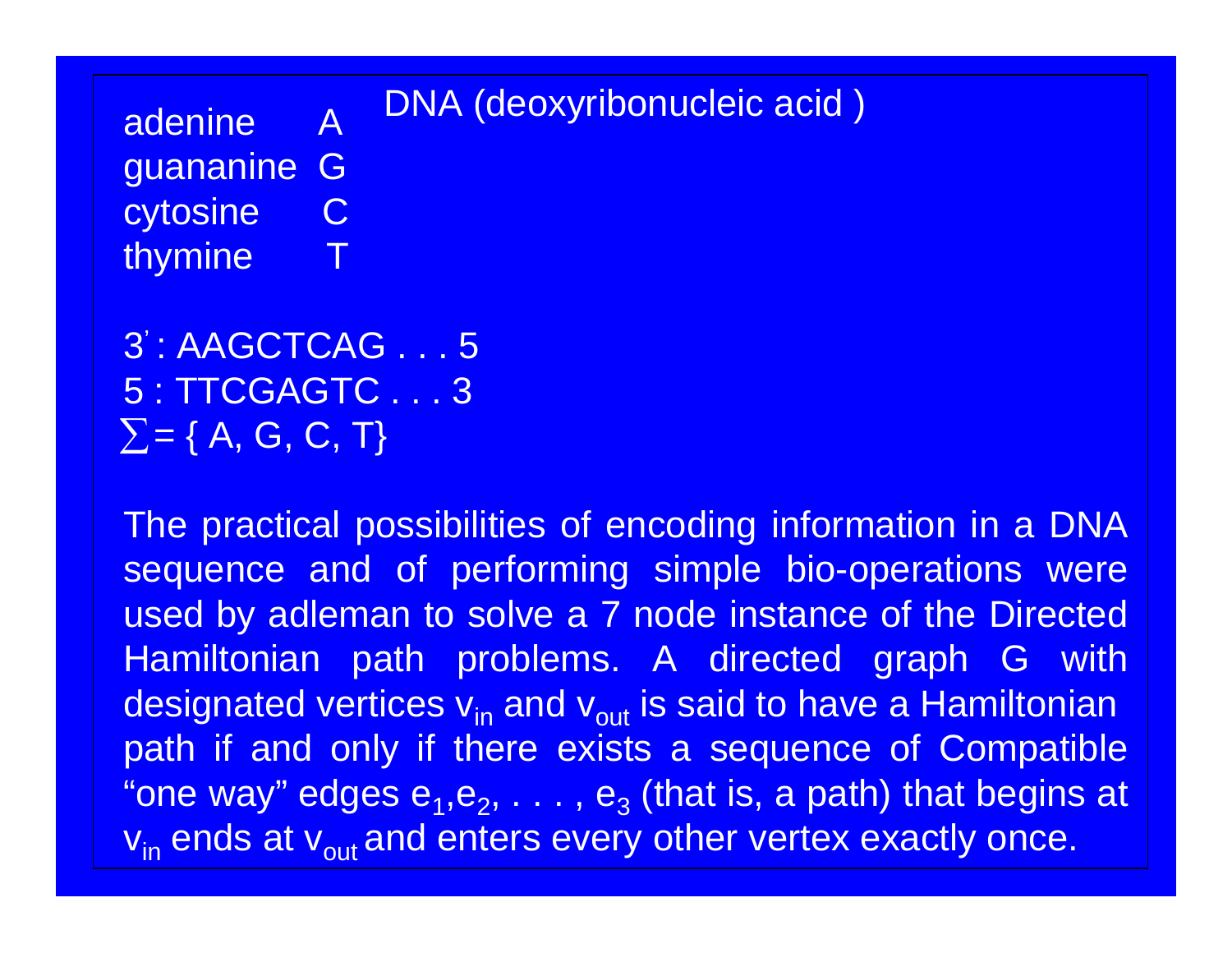

The graph in Adleman's experiment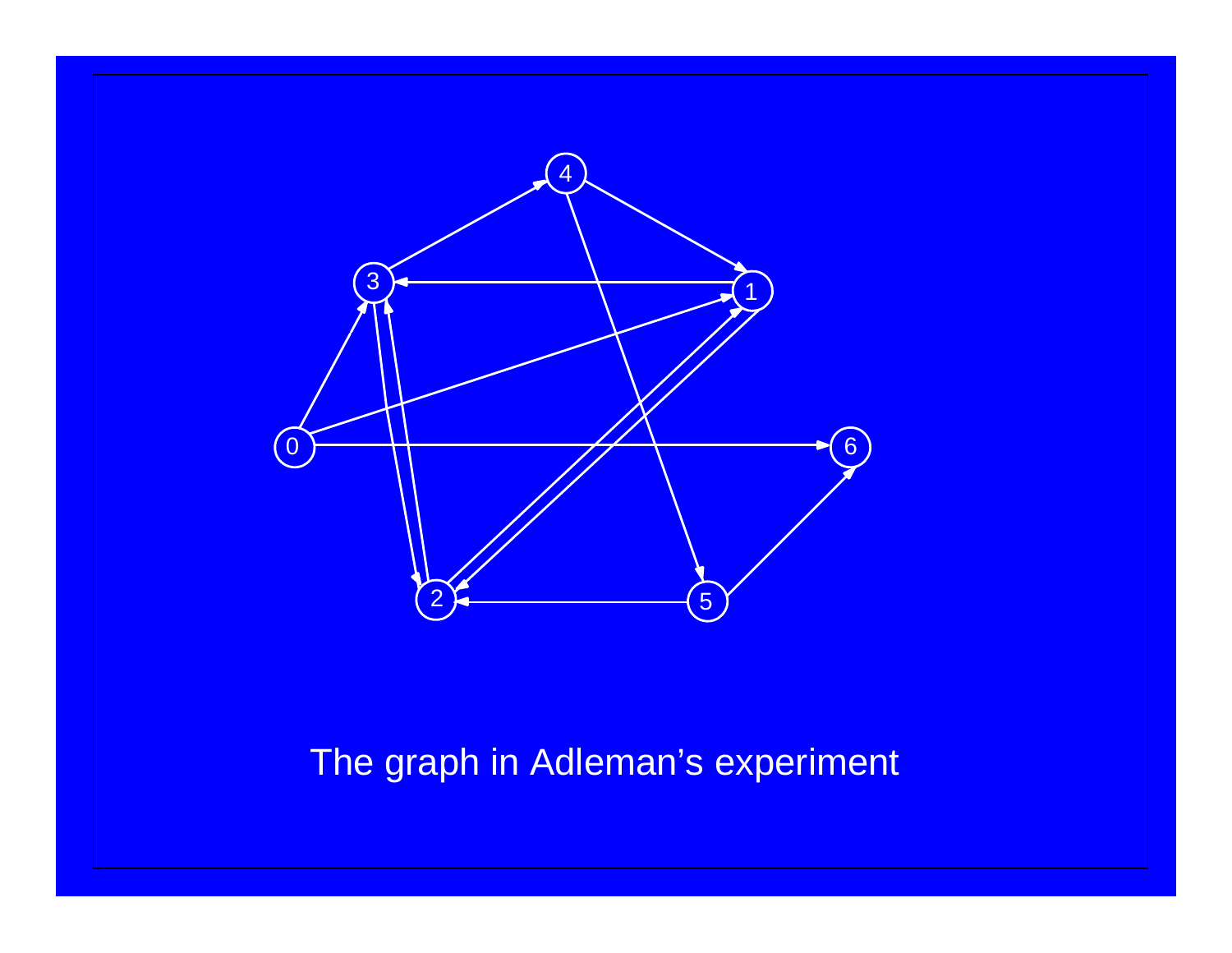The following algorithm solves the problem

Step 1. Generate random paths through the graph

Step 2. Keep only those paths that begin with  $v_{in}$  and end with  $v_{end}$ .

Step 3. If the graph has n vertices, then keep only those path that enter exactly n vertices.

Step 4. Keep only those paths that enter all of the vertices of the graph at least once.

Step 5. If any paths remain say "YES"; otherwise say "NO".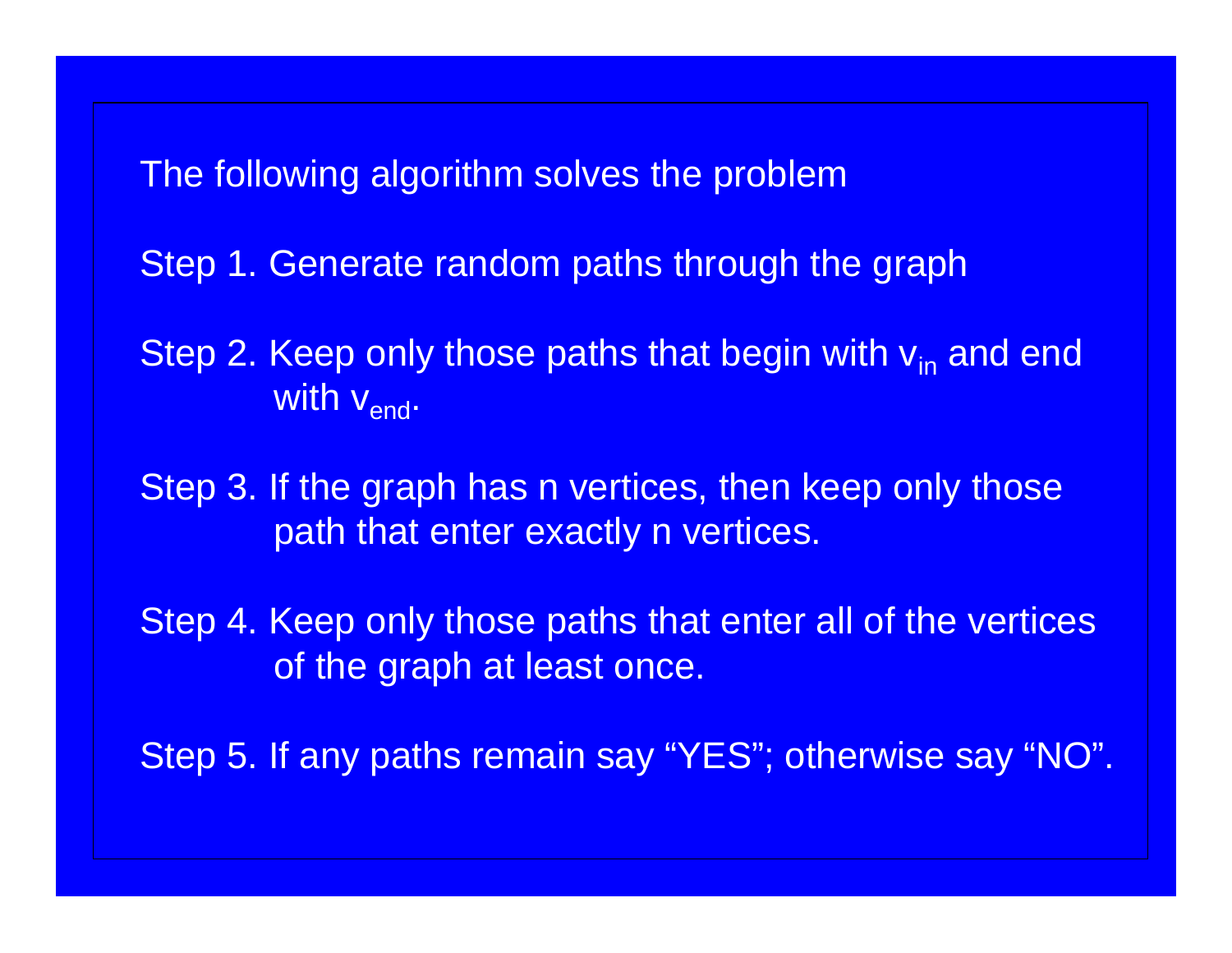To implement Step 1, each vertex of the graph was encoded into a random 20-nuceotide strand(20-letter sequence) of DNA. Then, for each (oriented) edge of the graph, a DNA sequence was created consisting of the second half of the sequence encoding the source vertex and the first half of the sequence encoding the target vertex. By using complements of the vertices as splints, DNA sequences corresponding to compatible edges were ligated, that is, linked together. Hence, the ligation reaction resulted in the formation of DNA molecules encoding random paths through the graph.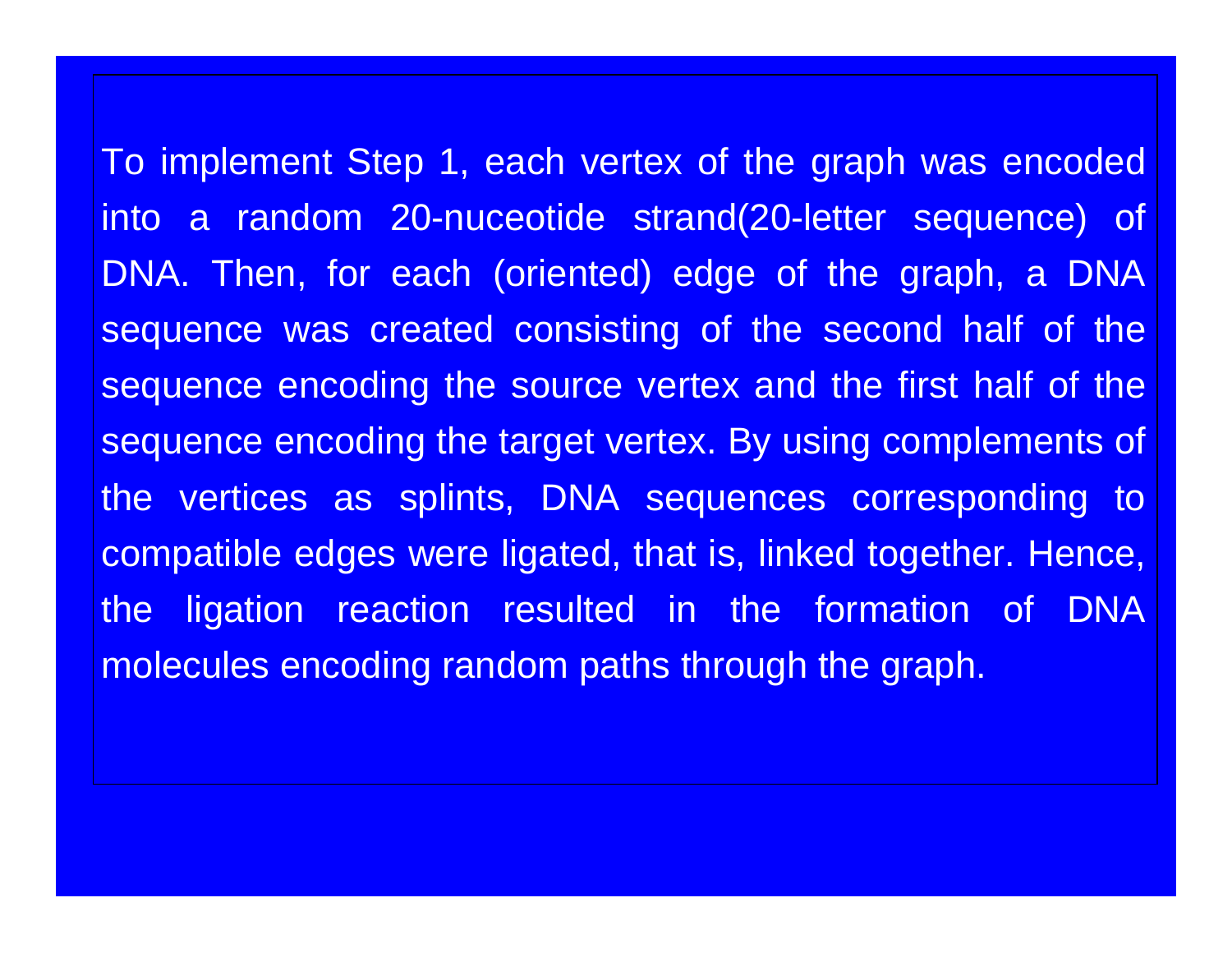L.M Adleman: Molecular Computation of solutions to combinatorial problems

 $s<sub>2</sub>$  = TATCGGATCGGTATATCCGA,  $s<sub>3</sub> =$  GCTATTCGAGCTTAAAGCTA,  $S_A = GGCTAGGTACCCAGCATGCTT$ .

 $e_{2\rightarrow 3}$  = CATATAGGCTCGATAAGCTC,  $e_{3\rightarrow 2}$  = GAATTTCGATATAGCCTAGC,  $e_{3-4} =$  GAATTTCGATCCGATCCATG.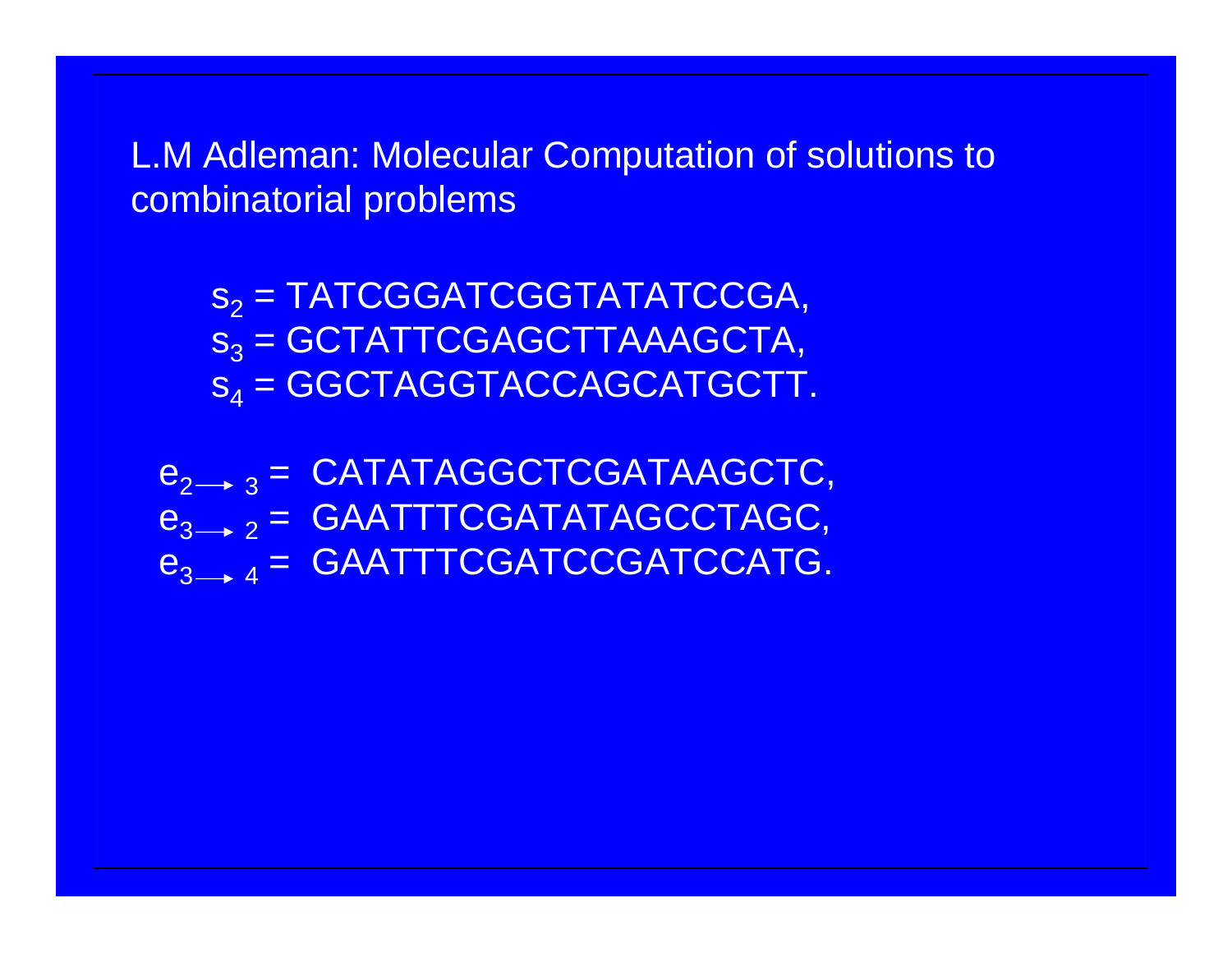To implement step2, the product of step1 was amplified by Polymerase chain reaction (PCR). Thus, only those molecules encoding paths that begin with vin and end with vend were amplified.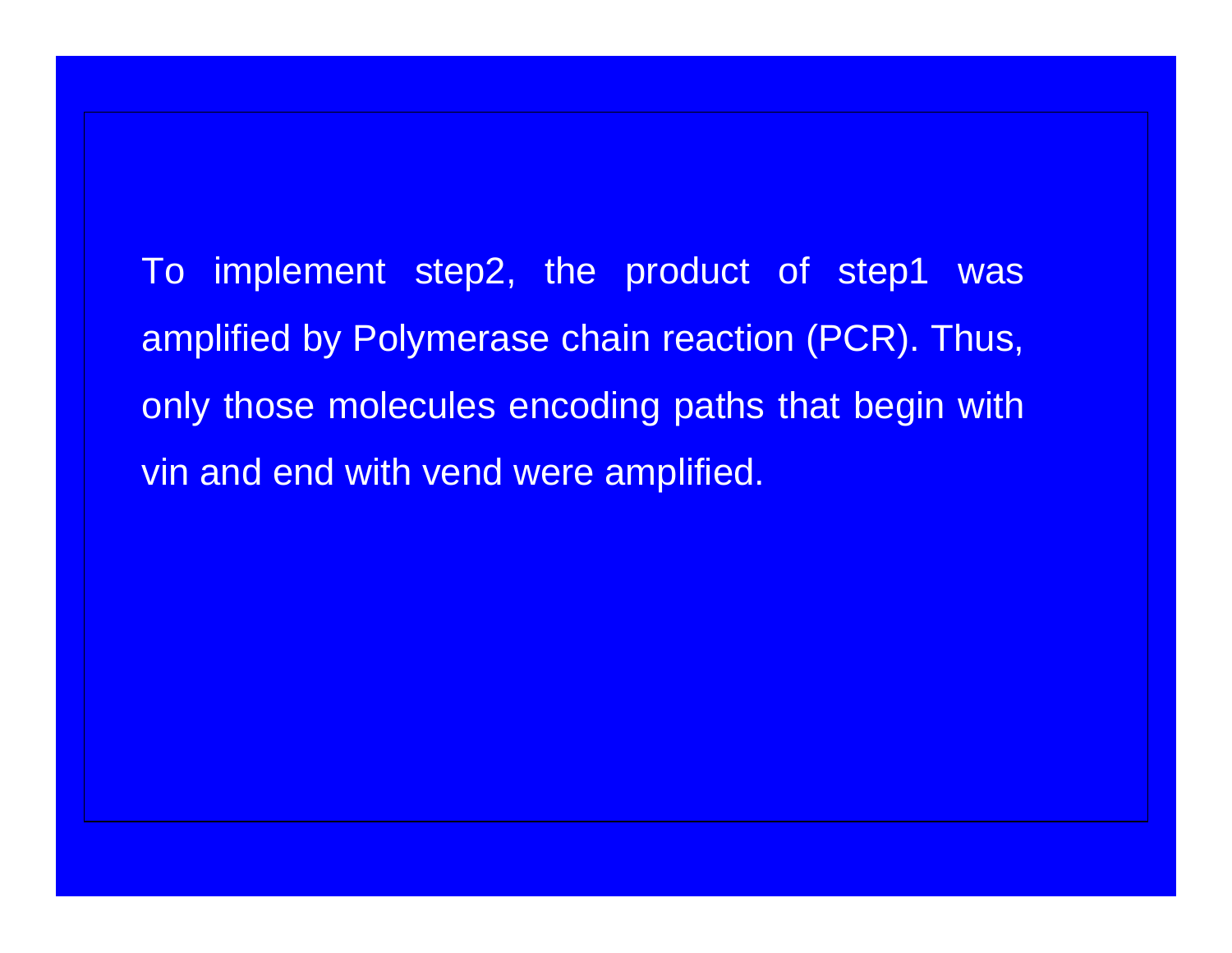For implementing Step 3 a technique called gel-Electrophoresis was used, that makes possible the separation of DNA strands by length. (The molecules are placed at the top of a wet gel, to which an electric field is applied, drawing them to the bottom. Larger molecules travel more slowly through the gel. After a period, the molecules spread out into distinct bands according to size.)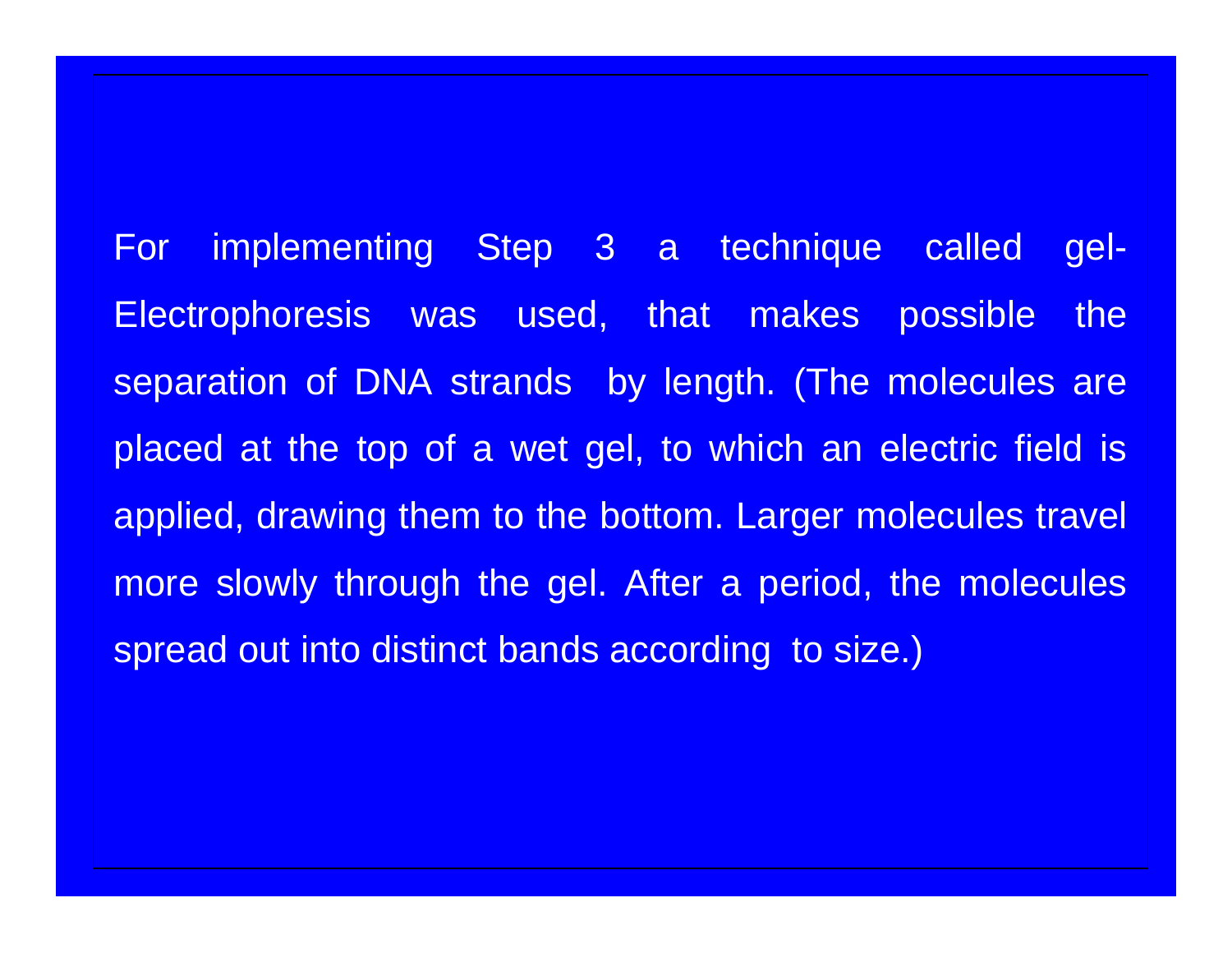Step 4 was accomplished by iterasively using a process called affinity purification. This process permits single strands containing a given sequence v (encoding a vertex of the graph) to be filtered out from a heterogeneous pool of other strands. (After synthesizing strands complementary to v and attaching them to magnetic beads, the heterogeneous solution is passed over the beads. Those strands containing v anneal to complementary sequence and are retained. Strands not containing v pass through without being retained.)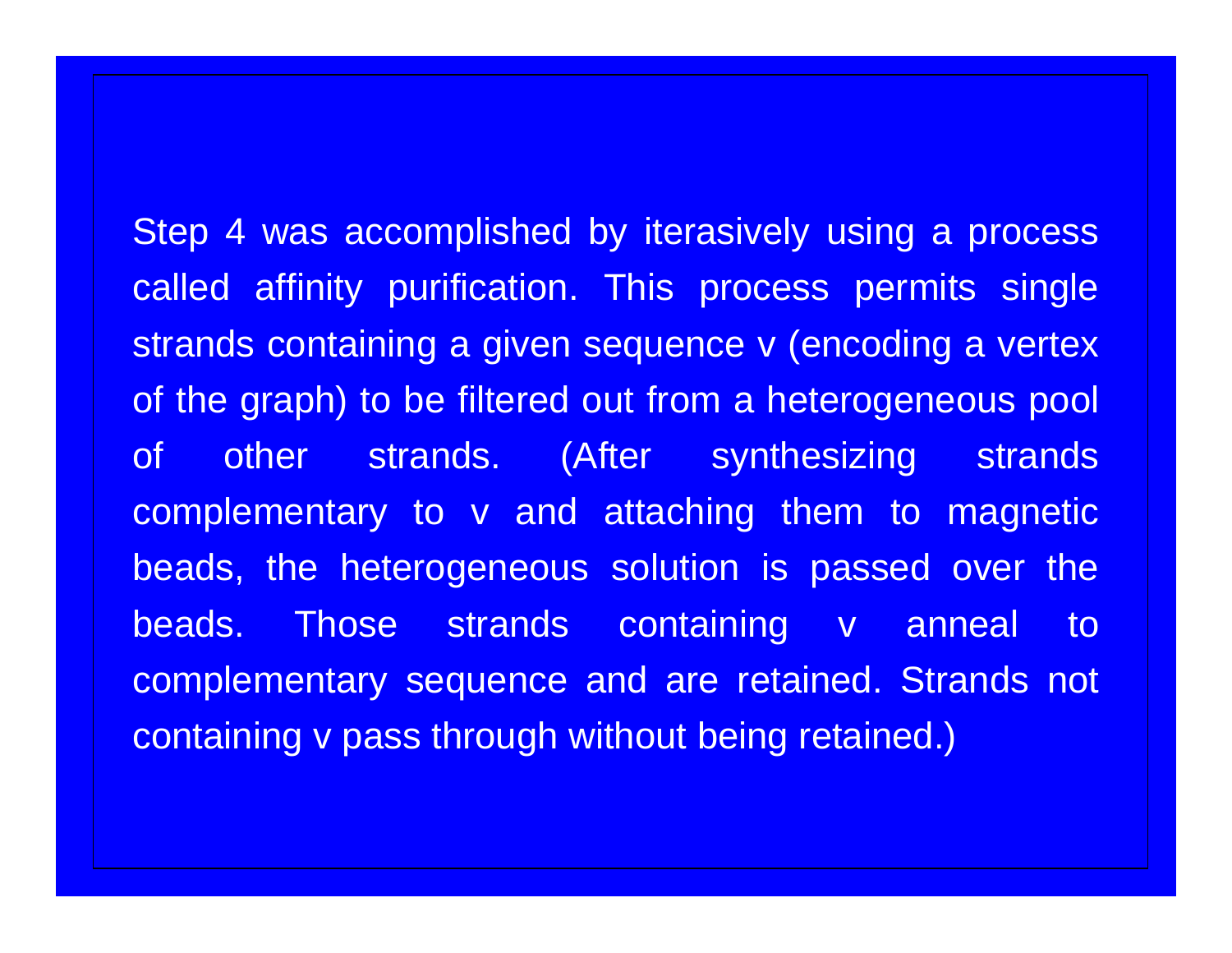To implement Step 5, the presence of a molecule encoding a Hamiltonian Path was checked. This was done by amplifying the result of Step 4 by Polymerase Chain Reaction and then determining the DNA Sequence of the amplified molecules.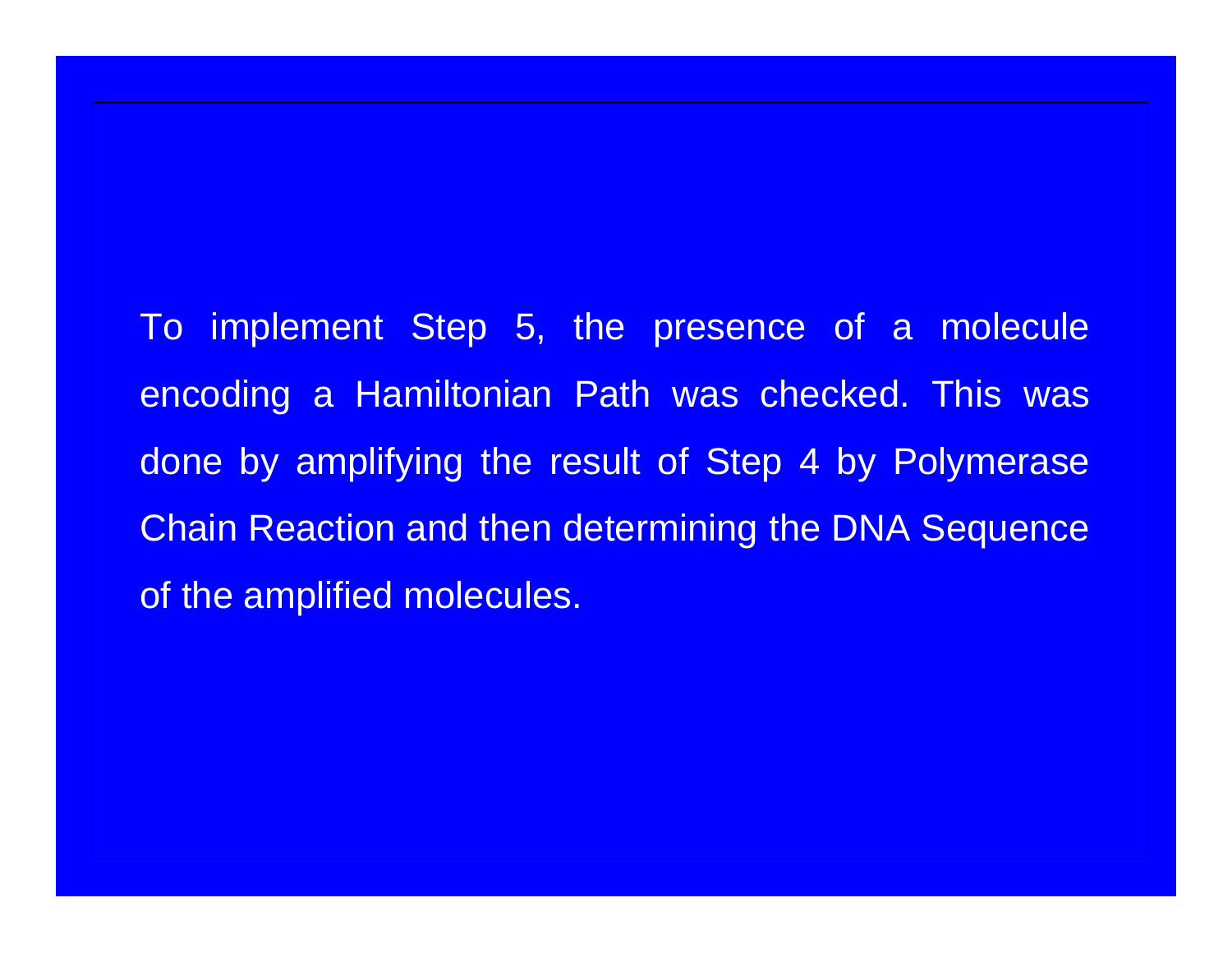### **UNIVERSALITY**

Turing Machine simulation

Beaver's model

Rothemunnd's model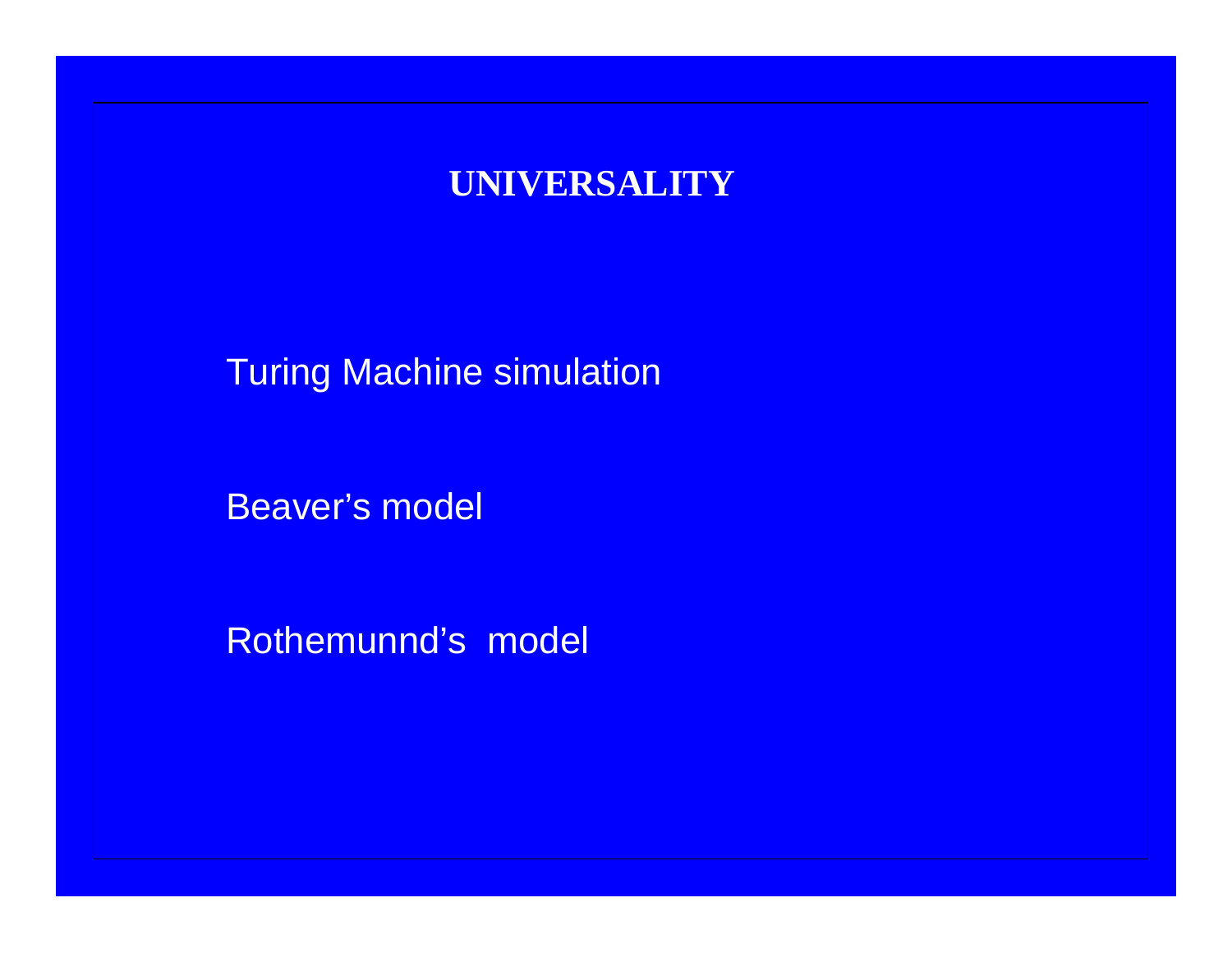## Theoretical Developments

- 1. Splicing systems
- 2. Sticker systems
- 3. Watson-crick automata
- 4. Watson-crick L system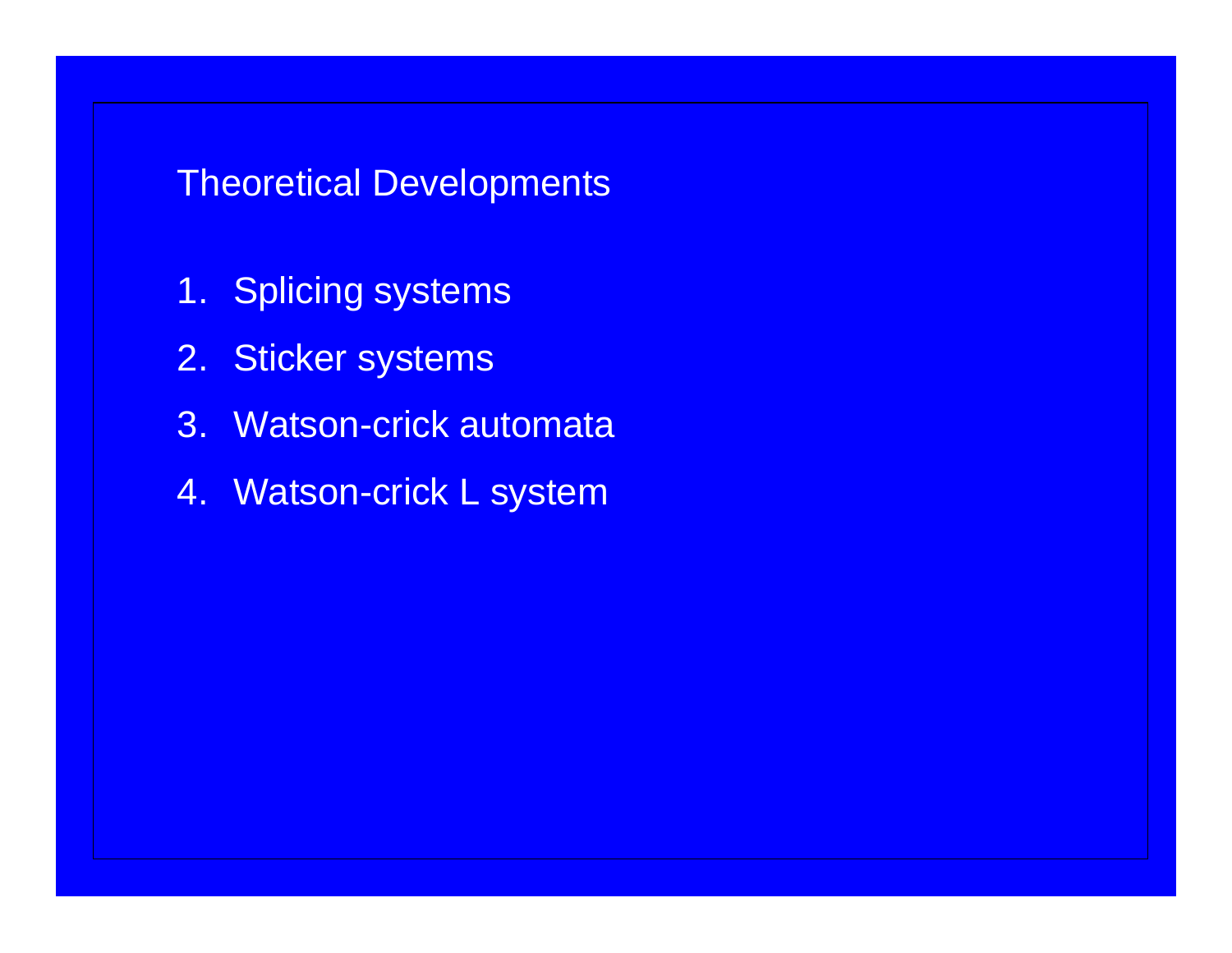#### Main Considerations

- 1. Time and cost
- 2. Errors

Where it will be useful

- 1. Associative memory
- 2. DNA2 DNA computation
- 3. Cryptanalysis